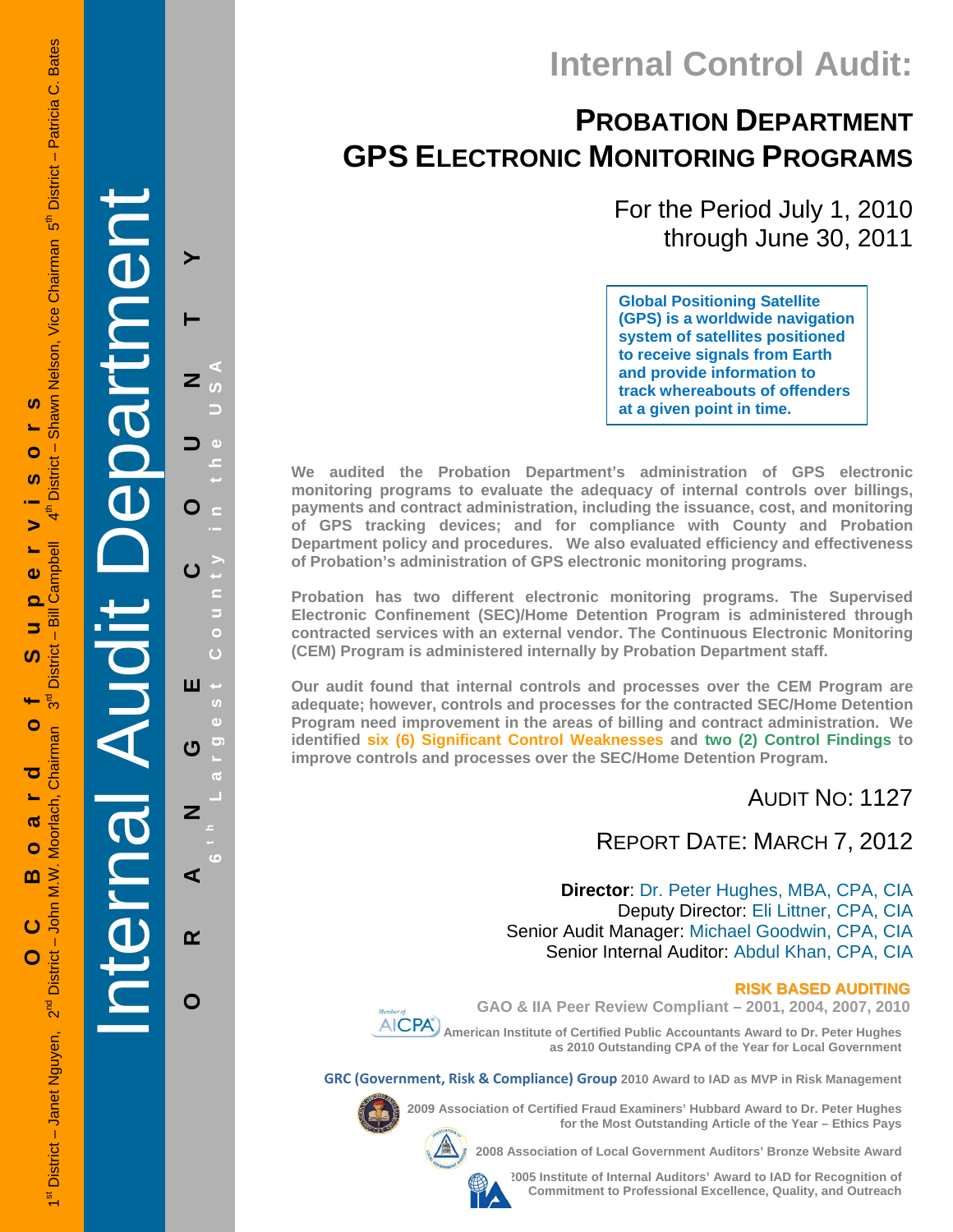# Internal Audit Department

#### *GAO & IIA Peer Review Compliant - 2001, 2004, 2007, 2010*

*Providing Facts and Perspectives Countywide* 

#### **RISK BASED AUDITING**

| <b>Dr. Peter Hughes</b><br>Director            | Ph.D., MBA, CPA, CCEP, CITP, CIA, CFE, CFF<br>Certified Compliance & Ethics Professional (CCEP)<br>Certified Information Technology Professional (CITP)<br>Certified Internal Auditor (CIA)<br>Certified Fraud Examiner (CFE)<br>Certified in Financial Forensics (CFF) |
|------------------------------------------------|-------------------------------------------------------------------------------------------------------------------------------------------------------------------------------------------------------------------------------------------------------------------------|
| $E$ -mail:                                     | peter.hughes@iad.ocgov.com                                                                                                                                                                                                                                              |
| Eli Littner<br>Deputy Director                 | CPA, CIA, CFE, CFS, CISA<br>Certified Fraud Specialist (CFS)<br>Certified Information Systems Auditor (CISA)                                                                                                                                                            |
| <b>Michael Goodwin</b><br>Senior Audit Manager | CPA, CIA                                                                                                                                                                                                                                                                |
| <b>Alan Marcum</b><br>Senior Audit Manager     | <b>MBA, CPA, CIA, CFE</b>                                                                                                                                                                                                                                               |
| <b>Autumn McKinney</b><br>Senior Audit Manager | CPA, CIA, CISA, CGFM<br>Certified Government Financial Manager (CGFM)                                                                                                                                                                                                   |

#### **Hall of Finance & Records**

12 Civic Center Plaza, Room 232 Santa Ana, CA 92701

Phone: (714) 834-5475 Fax: (714) 834-2880

To access and view audit reports or obtain additional information about the OC Internal Audit Department, visit our website: www.ocgov.com/audit



 **OC Fraud Hotline (714) 834-3608**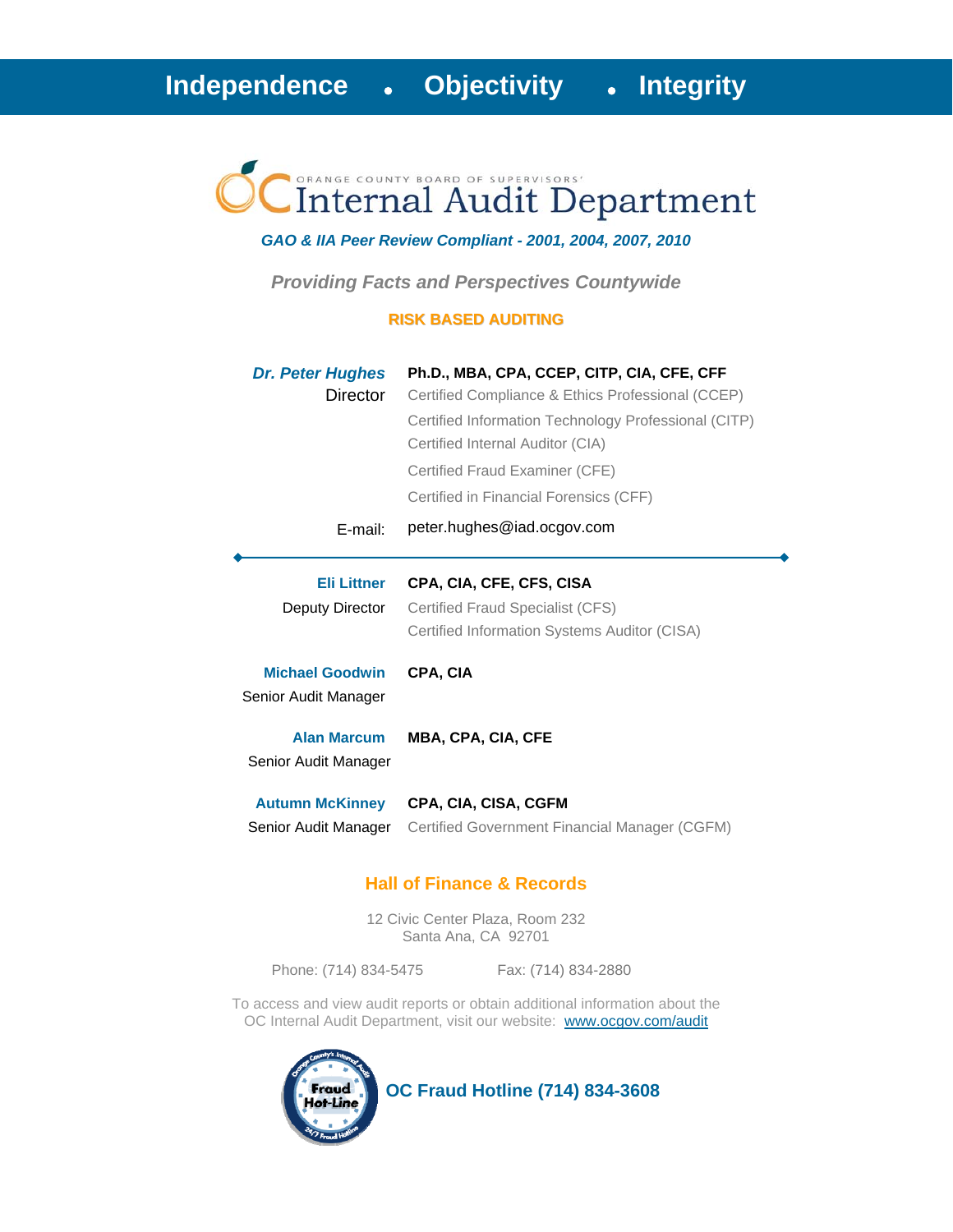### **Letter from Dr. Peter Hughes, CPA**





#### **Transmittal Letter**

**TO:** Steven J. Sentman, Chief Probation Officer Probation Department

- **FROM:** Dr. Peter Hughes, CPA, Director Internal Audit Department
- **SUBJECT:** Internal Control Audit: Probation Department GPS Electronic Monitoring Programs

We have completed an Internal Control Audit of the Probation Department's GPS Electronic Monitoring Programs for the period July 1, 2010 through June 30, 2011. We performed this audit in accordance with our *FY 2011-12 Audit Plan and Risk Assessment* approved by the Audit Oversight Committee and the Board of Supervisors. Our final report is attached for your review.

Please note we have a structured and rigorous **Follow-Up Audit** process in response to recommendations and suggestions made by the Audit Oversight Committee (AOC) and the Board of Supervisors (BOS). Our **first Follow-Up Audit** will begin at six months from the official release of the report. A copy of all our Follow-Up Audit reports is provided to the BOS as well as to all those individuals indicated on our standard routing distribution list.

The AOC and BOS expect that audit recommendations will typically be implemented within six months and often sooner for significant and higher risk issues. Our **second Follow-Up Audit** will begin at six months from the release of the first Follow-Up Audit report, by which time **all** audit recommendations are expected to be addressed and implemented. At the request of the AOC, we are to bring to their attention any audit recommendations we find still not implemented or mitigated after the second Follow-Up Audit. The AOC requests that such open issues appear on the agenda at their next scheduled meeting for discussion.

We have attached a **Follow-Up Audit Report Form**. Your agency should complete this template as our audit recommendations are implemented. When we perform our first Follow-Up Audit approximately six months from the date of this report, we will need to obtain the completed document to facilitate our review.

Each month I submit an **Audit Status Report** to the BOS where I detail any critical and significant audit findings released in reports during the prior month and the implementation status of audit recommendations as disclosed by our Follow-Up Audits. Accordingly, the results of this audit will be included in a future status report to the BOS.

As always, the Internal Audit Department is available to partner with your staff so that they can successfully implement or mitigate difficult audit recommendations. Please feel free to call me should you wish to discuss any aspect of our audit report or recommendations. Additionally, we will request your department complete a **Customer Survey** of Audit Services. You will receive the survey shortly after the distribution of our final report.

#### **ATTACHMENTS**

Other recipients of this report are listed on the **OC Internal Auditor's Report** on page 6.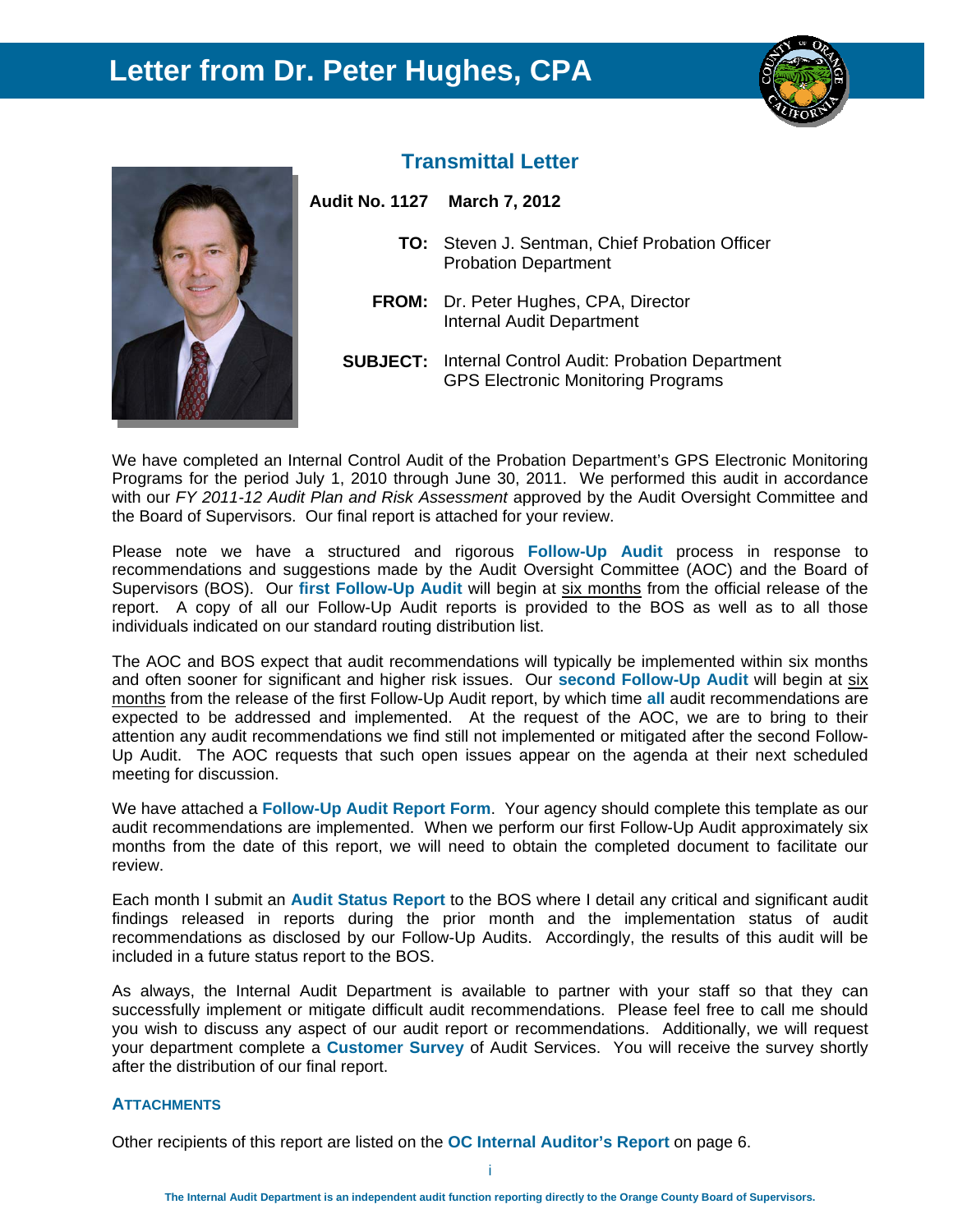### **Table of Contents**



*Internal Control Audit: Probation Department GPS Electronic Monitoring Programs Audit No. 1127* 

**For the Period July 1, 2010 through June 30, 2011**

| <b>Transmittal Letter</b>                                                                                                                       | i.             |
|-------------------------------------------------------------------------------------------------------------------------------------------------|----------------|
| <b>OC Internal Auditor's Report</b>                                                                                                             |                |
| <b>OBJECTIVES</b>                                                                                                                               | 1              |
| <b>RESULTS</b>                                                                                                                                  | 1              |
| <b>BACKGROUND</b>                                                                                                                               | 3              |
| <b>SCOPE AND METHODOLOGY</b>                                                                                                                    | 5              |
| <b>SCOPE EXCLUSIONS</b>                                                                                                                         | 5              |
| Detailed Results, Findings, Recommendations and Management Responses                                                                            |                |
| Findings 1 and 2 – Billing of SEC Program Fees and Determination of Program<br><b>Costs (Significant Control Weaknesses)</b>                    | $\overline{7}$ |
| Finding 3 - SEC Program Fees Not Received Timely<br><b>(Significant Control Weakness)</b>                                                       | 10             |
| Finding 4 – Responsibility for Receipt and Review of Monthly Contractor<br><b>Statements Not Clearly Defined (Significant Control Weakness)</b> | 11             |
| Finding 5 - Contractor Quality Control Plan Needs Enhancements<br><b>(Significant Control Weakness)</b>                                         | 11             |
| Finding 6 – Contractor Quality Assurance and Performance Requirements Not<br><b>Evaluated (Significant Control Weakness)</b>                    | 12             |
| Finding 7 – Number of SEC Program Participants Not Verified<br>(Control Finding)                                                                | 13             |
| Finding 8 - No Supervisory Review/Approval of SEC Annual Reconciliation<br>(Control Finding)                                                    | 14             |
| <b>ATTACHMENT A: Report Item Classifications</b>                                                                                                | 16             |
| <b>ATTACHMENT B: Probation Department Management Responses</b>                                                                                  | 18             |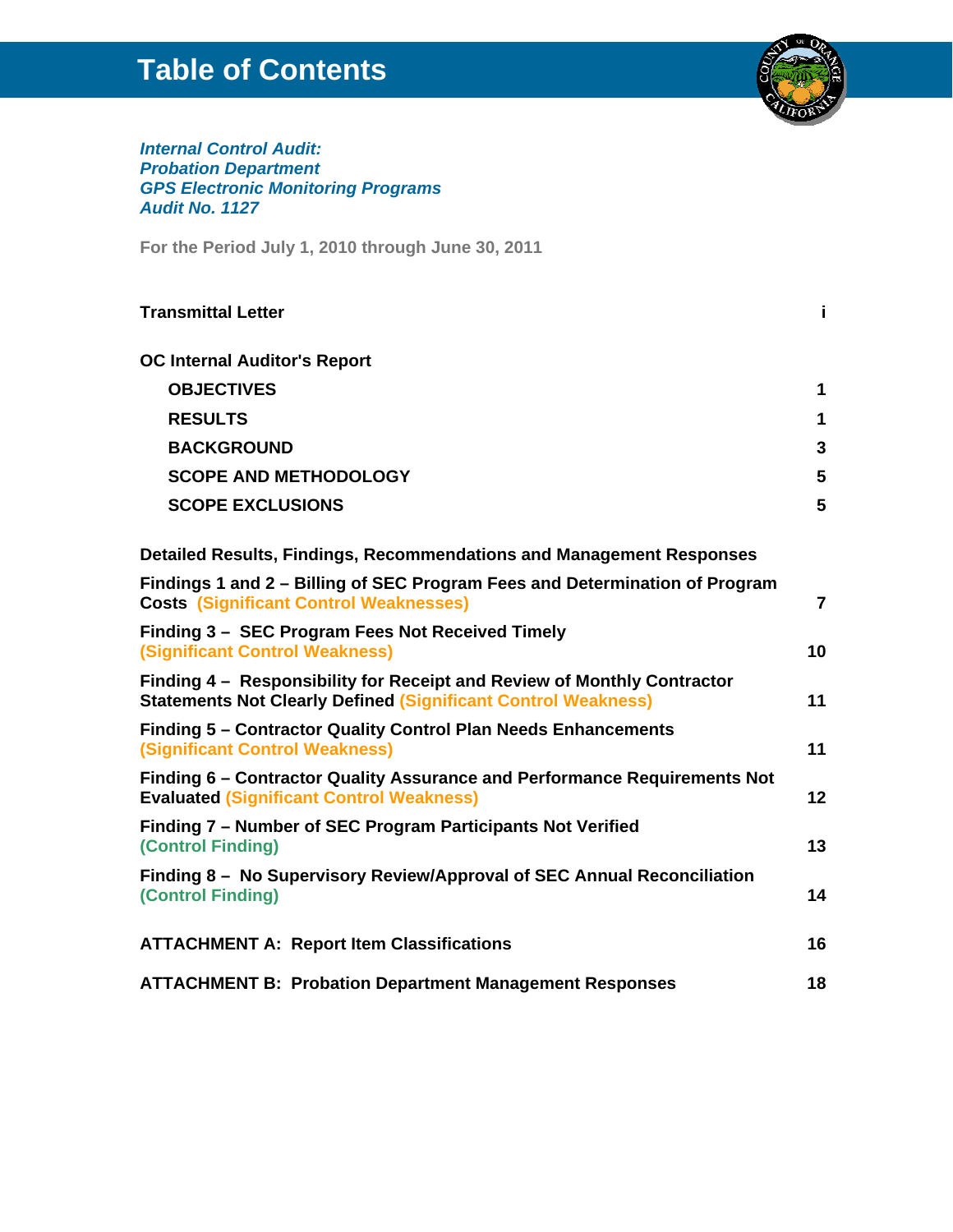

**Audit No. 1127 March 7, 2012** 

| TO:      | Steven J. Sentman, Chief Probation Officer<br><b>Probation Department</b>                 |
|----------|-------------------------------------------------------------------------------------------|
| FROM:    | Dr. Peter Hughes, CPA, Director <i>(Jette Nugkles)</i>                                    |
| SUBJECT: | Internal Control Audit: Probation Department<br><b>GPS Electronic Monitoring Programs</b> |

#### **OBJECTIVES**

In accordance with our *FY 2011-12 Audit Plan and Risk Assessment* approved by the Audit Oversight Committee and the Board of Supervisors, the Internal Audit Department conducted an Internal Control Audit of the Probation Department's (Probation) GPS Electronic Monitoring Programs. Our audit included an evaluation of internal controls, testing compliance with County and Probation policies; and evaluating process efficiencies and effectiveness. Our audit was conducted in conformance with professional standards established by the Institute of Internal Auditors.

The objectives of this audit were to:

- 1. Evaluate internal controls over billings, payments and contract administration of contractors used in the GPS Electronic Monitoring Programs, including the issuance, cost, and monitoring of GPS devices; and for compliance with County and Probation Department policy, procedures and adherence to contractual requirements.
- 2. Determine if the Probation Department's GPS Electronic Monitoring Programs are efficient and effective (e.g., backlogs, duplication of work, or manual processes that could be automated).

#### **RESULTS**

Objective #1: Our audit noted there are two different electronic monitoring programs in Probation. The Supervised Electronic Confinement (SEC)/Home Detention Program is externally administered through contracted services. The Continuous Electronic Monitoring (CEM) Program is internally administered by Probation staff.

Our audit found internal controls and processes are adequate and effective over the CEM Program; however, controls and processes for the contracted SEC/ Home Detention Program need improvement, specifically in the areas of billing and contract administration. We identified **six (6) Significant Control Weaknesses** and **two (2) Control Findings** to improve controls and processes over administration of the SEC/Home Detention Program contracted services.

Objective #2: Our audit found administration of Probation's GPS Electronic Monitoring Programs is efficient and effective (e.g., no backlogs, duplication of work, manual processes that could benefit from automation); however, we noted Probation is exploring alternatives for administering the SEC/Home Detention Program, such as performing the services internally or by further evaluating program staffing costs.

#### **Audit Highlight**

The Probation Department (Probation) offers specialized services for offenders. One such specialized service is its Global Positioning System (GPS). Probation has expanded the use of GPS to juvenile and adult offenders as an enhanced supervision tool and as an alternative to custody time. Probation collaborates with other County departments/agencies (OC Superior Courts, Sheriff-Coroner, District Attorney, and Public Defender) to develop a GPS process mutually benefiting all in the use of less staff while enhancing supervision.

Probation has two types of GPS Electronic Monitoring Programs in place:

- Supervised Electronic Confinement (SEC)/ Home Detention Program
- Continuous Electronic Monitoring (CEM) Program

#### Our audit identified **six (6) Significant Control Weaknesses** and **two (2)**

**Control Findings** to improve controls with regards to administration of GPS Electronic Monitoring Programs, primarily involving the SEC/Home Detention Program contracted services.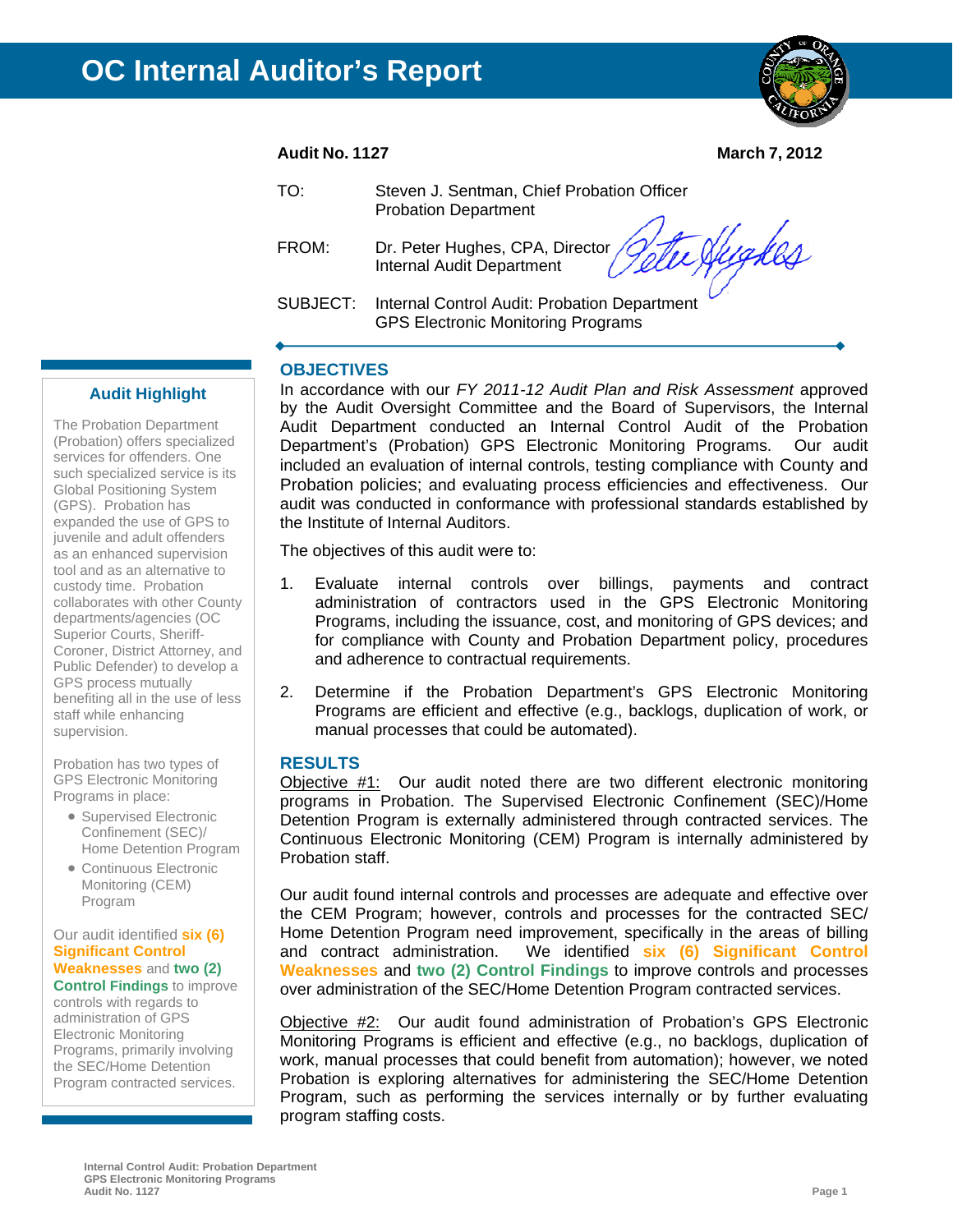

#### **Summary of Audit Findings and Recommendations**

The following *Summary of Audit Findings and Recommendations* shows our findings and recommendations resulting from our audit. See further discussion in the *Detailed Findings, Recommendations and Management Responses* section of this report. See *Attachment A* for a description of Report Item Classifications.

| <b>Finding</b><br>No. | <b>Report Item</b><br><b>Classification</b>               | <b>Findings</b>                                                                                                                                                                                                                                                                                                              | <b>Recommendations</b>                                                                                                                                                                                                                                                                                                                                      | <b>Concurrence</b><br>by | Page<br>No. in<br><b>Audit</b> |
|-----------------------|-----------------------------------------------------------|------------------------------------------------------------------------------------------------------------------------------------------------------------------------------------------------------------------------------------------------------------------------------------------------------------------------------|-------------------------------------------------------------------------------------------------------------------------------------------------------------------------------------------------------------------------------------------------------------------------------------------------------------------------------------------------------------|--------------------------|--------------------------------|
| 1 & 2                 | <b>Significant</b><br><b>Control</b><br><b>Weaknesses</b> | 1. Probation did not bill the<br>contractor (Sentinel) a<br>monthly fee in accordance<br>with the Agreement; and<br>2. Probation is not recovering<br>its full cost (incurring about<br>\$196,000 annually) to<br>administer the SEC program,<br>whereas the Agreement<br>indicates it should not incur<br>any direct costs. | Ensure the SEC contractor is<br>billed a monthly fee in<br>accordance with the<br>Agreement; consider making<br>adjustments to retrieve any<br>additional monies owed to the<br>County for previous contract<br>years; and periodically<br>evaluate SEC program costs<br>and staffing and ensure all<br>applicable staff are included<br>in the evaluation. | <b>Management</b><br>Yes | <b>Report</b><br>$7 - 10$      |
| 3.                    | <b>Significant</b><br><b>Control</b><br><b>Weakness</b>   | Monthly payment from SEC<br>contractor is not received<br>timely (payments received<br>between 40 to 69 days late).                                                                                                                                                                                                          | Ensure contractor submits the<br>monthly fee to the County in a<br>timely manner.                                                                                                                                                                                                                                                                           | Yes                      | $10 - 11$                      |
| 4.                    | <b>Significant</b><br><b>Control</b><br><b>Weakness</b>   | It was not clearly defined who<br>in Probation receives and<br>reviews SEC monthly<br>contractor reports.                                                                                                                                                                                                                    | Probation needs to define<br>responsibility for receiving<br>and reviewing monthly<br>contractor reports.                                                                                                                                                                                                                                                   | Yes                      | 11                             |
| 5.                    | <b>Significant</b><br><b>Control</b><br><b>Weakness</b>   | A Quality Control Plan was not<br>established and maintained by<br>the contractor.                                                                                                                                                                                                                                           | Ensure contractor establishes<br>and maintains a Quality<br>Control Plan to ensure that<br>the requirements of the<br>Agreement are met.                                                                                                                                                                                                                    | Yes                      | $11 - 12$                      |
| 6.                    | <b>Significant</b><br><b>Control</b><br><b>Weakness</b>   | Probation did not formally or<br>consistently evaluate SEC<br>Contractor quality assurance<br>and performance<br>requirements.                                                                                                                                                                                               | Ensure contractor<br>performance is evaluated<br>using quality assurance and<br>performance requirements<br>specified in the contract.                                                                                                                                                                                                                      | Yes                      | $12 - 13$                      |
| 7.                    | <b>Control</b><br><b>Finding</b>                          | Probation does not have a<br>process to verify the number<br>of daily SEC program<br>participants reported by the<br>contractor (Sentinel).                                                                                                                                                                                  | Implement a process to<br>periodically verify the number<br>of daily SEC Program<br>participants provided by<br>contractor.                                                                                                                                                                                                                                 | Yes                      | 13-14                          |
| 8.                    | <b>Control</b><br><b>Finding</b>                          | The SEC Annual<br><b>Reconciliation Package</b><br>prepared in Probation is not<br>reviewed and approved by a<br>Supervisor.                                                                                                                                                                                                 | <b>Ensure the Annual</b><br>Reconciliation Package is<br>reviewed and approved by a<br>Supervisor or Manager.                                                                                                                                                                                                                                               | Yes                      | 14                             |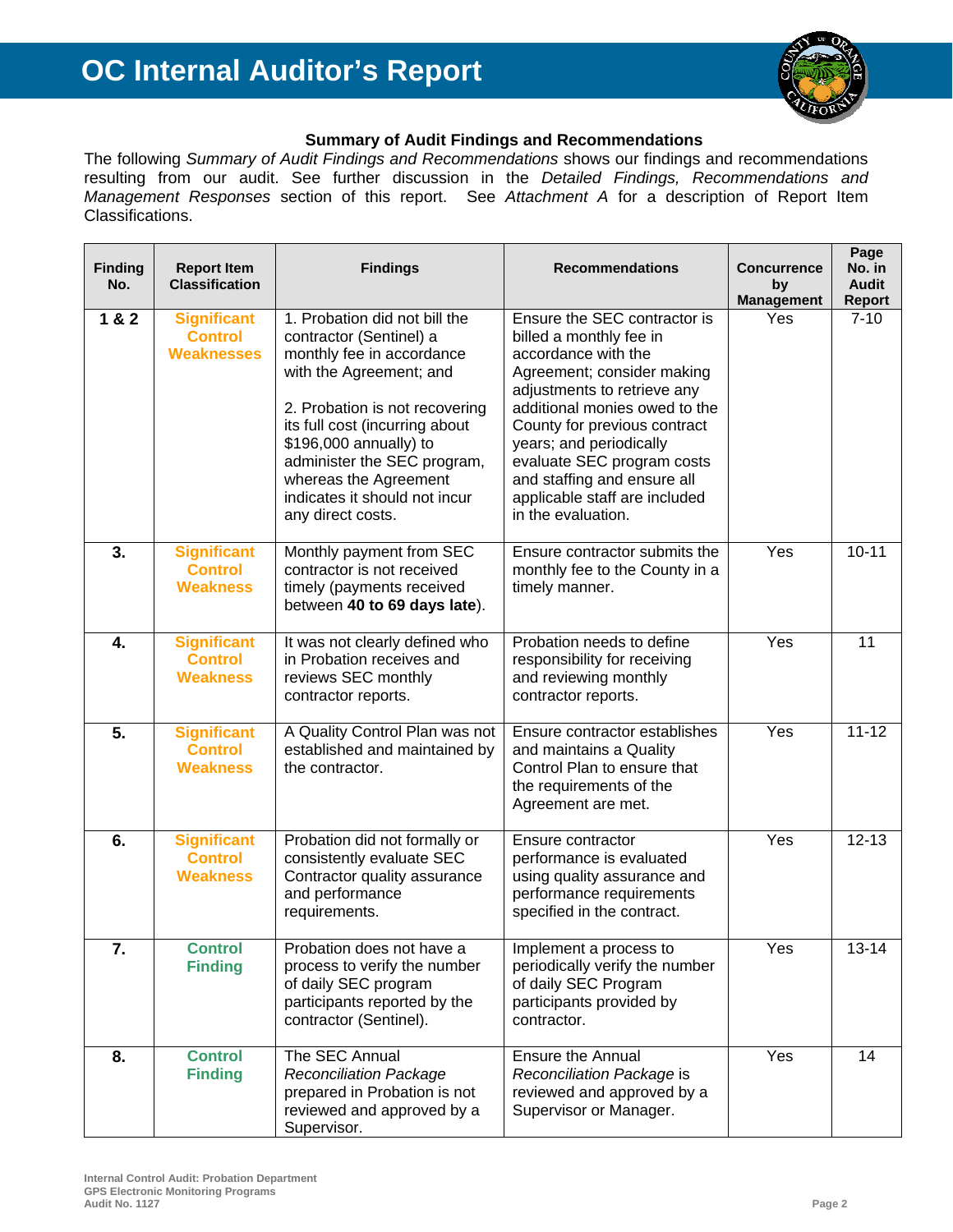

#### **BACKGROUND**

The Probation Department (Probation) assists the criminal court system in Orange County. Probation Officers supervise about 23,000 adult and juvenile offenders on court-ordered probation or in diverse programs. *Probation* means the conditional release of an offender under specific terms ordered by the court. It provides an opportunity for offenders to redirect their lives and pay restitution to their victims while under the supervision of the Probation Department.

When juvenile or adult defendants are charged with law violations, Probation conducts criminal investigations and provides information for the Juvenile and Criminal Courts to make sentencing decisions. After sentencing, Probation enforces court orders specific to each offender. If the court orders a juvenile offender to serve a commitment in a local institution, that custody time is served in one of five correctional facilities operated by Probation. Adult offenders will serve time in one of the County jails. An alternative for serving jail time is supervised electronic confinement using GPS technology. Probation has two electronic confinement programs available for offenders meeting eligibility criteria.

#### **GPS Electronic Monitoring Programs**

Global Positioning Satellite (GPS) System Electronic Monitoring Programs are one of Probation's specialized services within its field supervision and institutional programs. GPS is a worldwide navigation system of several satellites that are positioned to receive signals from earth and capable of providing information relative to latitude, longitude, and time of the collected coordinates. GPS monitoring of juvenile and adult offenders is used as an enhanced supervision tool and as an alternative to custody time.

There are two types of GPS Electronic Monitoring Programs in place in Probation:

- Supervised Electronic Confinement (SEC)/Home Detention Program
- Continuous Electronic Monitoring (CEM) Program

#### **Supervised Electronic Confinement (SEC)/Home Detention Program**

The SEC/Home Detention Program (SEC) is an electronic confinement program under which adult minimum security and low-risk offenders committed to Orange County Jails or other County correctional facilities, or granted probation, may voluntarily participate in the SEC/ Home Detention Program during their sentence in lieu of confinement, at their expense. Participants of the program are evaluated by Probation staff for program eligibility/suitability and the participants must agree to the use of electronic monitoring. The SEC/Home Detention Program is operated in accordance with the provision of California Penal Code Section 1203.016.

Probation uses a contractor, **Sentinel Offender Services, LLC** (Sentinel) to provide SEC services and equipment. Sentinel provides all GPS hardware, software, monitoring services, enrollment, orientation, consultation, installation, violation notification, documentation, reports, and technical-support services for participants twenty-four hours a day, seven days a week. SEC services are used in Probation's **Adult Special Supervision Division**, where Probation staff are assigned to supervise program participants.

Sentinel collects revenue from SEC Program participants per a daily fee schedule based on gross monthly income of the participant. The contractor pays Probation, in arrears, a nonrefundable monthly fee in an amount based on the average daily total per month of SEC Program participants as set forth in the contract. The monthly fee is intended to cover the salaries, benefits, services, and supplies of Probation personnel who screen potential participants, monitor program operations, and provide supervisory probation responsibilities. During the audit period (FY 10-11), Sentinel paid Probation **\$690,372** and had from **283 to 321 daily SEC/Home Detention Program participants**.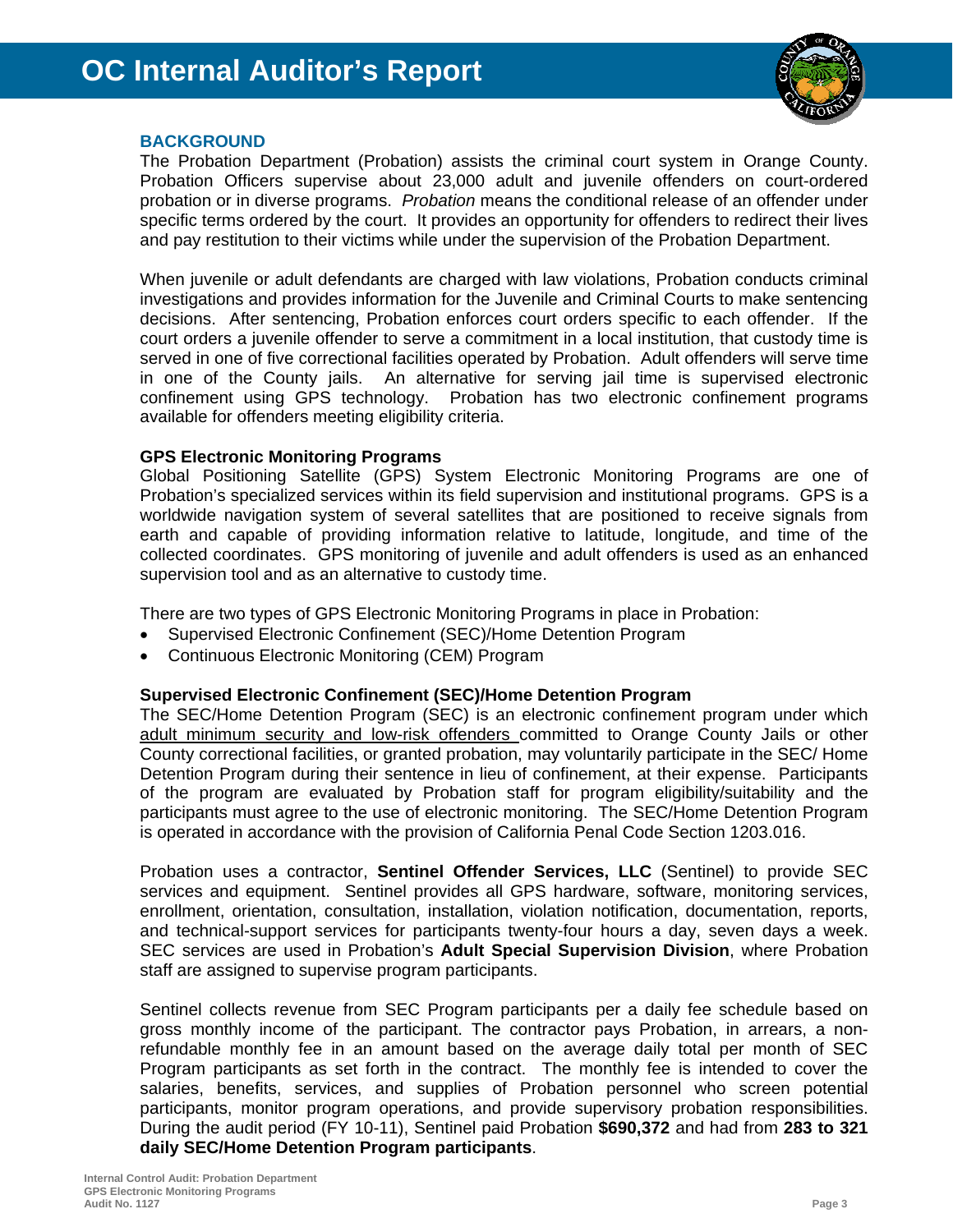

#### **Continuous Electronic Monitoring (CEM) Program**

The CEM Program is offered by Probation as an alternative to jail time and is for primarily adult and juvenile offenders considered as higher risk and needing special supervision. CEM is an electronic system capable of continuous monitoring twenty-four hours a day, seven days a week. The CEM Program is operated in accordance with the provision of California Penal Code Sections 1210.07 ~ 1210.16.

The primary difference between SEC and CEM programs is that for CEM, Probation staff performs the enrollment, orientation and continuous monitoring services. Probation's Special Services Division has a Monitoring Center at the Manchester Office Building where offenders are monitored. The Monitoring Center is staffed with six Technical Assistants who are Probation employees.

A contractor, **Satellite Tracking of People, LLC (STOP)** provides **GPS tracking devices** (BluTag Active Offender Tracking Device) and monitoring software to Probation at a daily rate of **\$4.25** per participant. The Agreement with STOP provides devices for up to three hundred (300) people. At least ten percent (10%) of CEM tracking devices and spare tracking device straps are stored on-site at a Probation facility for emergency situations. During the audit period, Probation paid STOP a total of **\$361,613** for the tracking devices provided to Probation.

CEM services are utilized by the following Probation divisions: 1) **Special Supervision Division** (includes Adult Sex Offender Supervision, Domestic Violence Supervision, Gang Violence Suppression, High Control Offenders); 2) **Juvenile Court Division** (includes the Home Supervision Program); 3) **Juvenile Hall Division** (includes the Accountability Commitment Program); and 4) **Juvenile Supervision Division**.

The table below summarizes the differences between the SEC/Home Detention and CEM Programs:

|                     | <b>Supervised Electronic</b><br><b>Confinement (SEC)</b>                                                                                                     | <b>Continuous Electronic</b><br><b>Monitoring (CEM)</b>                                                                          |
|---------------------|--------------------------------------------------------------------------------------------------------------------------------------------------------------|----------------------------------------------------------------------------------------------------------------------------------|
| <b>Contractor</b>   | Sentinel Offender Services.<br>LLC.                                                                                                                          | Satellite Tracking of People,<br>LLC.                                                                                            |
| <b>Participants</b> | Adults                                                                                                                                                       | <b>Adults and Juveniles</b>                                                                                                      |
| <b>Services</b>     | GPS Hardware, Software,<br>Enrollment, Installation,<br>Monitoring, and Reports<br>(eligibility and on-going<br>supervision performed by<br>Probation staff) | GPS Hardware and<br>Software from contractor<br>(Enrollment, Installation,<br>Monitoring, and Reports<br>performed by Probation) |
| <b>Monitoring</b>   | 24 hours, 7 days, provided<br>by Contractor                                                                                                                  | 24 hours, 7 days, performed<br>by Probation                                                                                      |
| Compensation        | Monthly fee received from<br>Contractor based on<br>average number of program<br>participants                                                                | Monthly fee paid to<br>Contractor based on<br>number of devices used                                                             |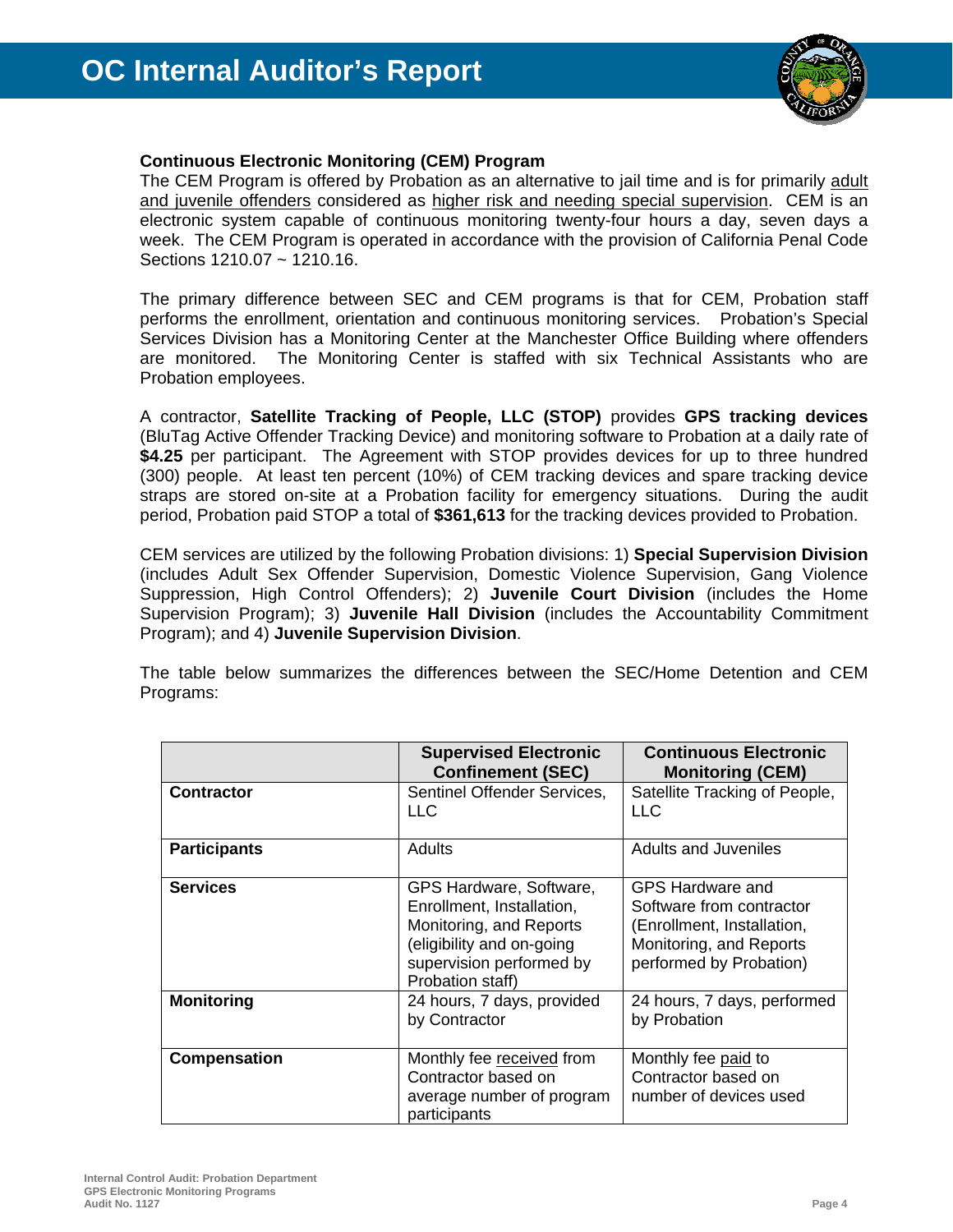

#### **SCOPE AND METHODOLOGY**

Our audit covered the period July 1, 2010 through June 30, 2011 and included the following:

- 1. Evaluation of internal controls over billing and contract administration of the SEC/Home Detention Program including payments from contractor, contractor performance, and contract compliance.
- 2. Evaluation of internal controls in the CEM Program including GPS device inventory management, and payments made to the contractor for providing tracking devices.
- 3. Inquiry, review, observation, and testing of relevant documentation for assessing the adequacy and effectiveness of internal controls over the SEC/Home Detention and CEM programs and contracts.
- 4. Evaluation of efficiency and effectiveness of GPS Electronic Monitoring Programs, such as backlogs, duplication of work, manual processes that could benefit from automation.

#### **SCOPE EXCLUSIONS**

Our scope did not include controls and processes for determining program eligibility determination, case management and monitoring of probationers, or the monitoring software and information systems used.

#### **Management's Responsibilities for Internal Controls**

In accordance with the Auditor-Controller's County Accounting Manual section S-2 *Internal Control Systems*, "All County departments/agencies shall maintain effective internal control systems as an integral part of their management practices. This is because management has primary responsibility for establishing and maintaining the internal control system. All levels of management must be involved in assessing and strengthening internal controls." Control systems shall be continuously evaluated by Management and weaknesses, when detected, must be promptly corrected. The criteria for evaluating an entity's internal control structure is the Committee of Sponsoring Organizations (COSO) control framework. Our Internal Control Audit enhances and complements, but does not substitute for Probation's continuing emphasis on control activities and self-assessment of control risks.

#### **Inherent Limitations in Any System of Internal Control**

Because of inherent limitations in any system of internal controls, errors or irregularities may nevertheless occur and not be detected. Specific examples of limitations include, but are not limited to, resource constraints, unintentional errors, management override, circumvention by collusion, and poor judgment. Also, projection of any evaluation of the system to future periods is subject to the risk that procedures may become inadequate because of changes in conditions or the degree of compliance with the procedures may deteriorate. Accordingly, our audit would not necessarily disclose all weaknesses in Probation's operating procedures, accounting practices, and compliance with County policy.

#### **Acknowledgment**

We appreciate the courtesy extended by the Probation Department staff during our audit. If we can be of further assistance, please contact me directly or Eli Littner, Deputy Director at 834- 5899, or Michael Goodwin, Senior Audit Manager at 834-6066.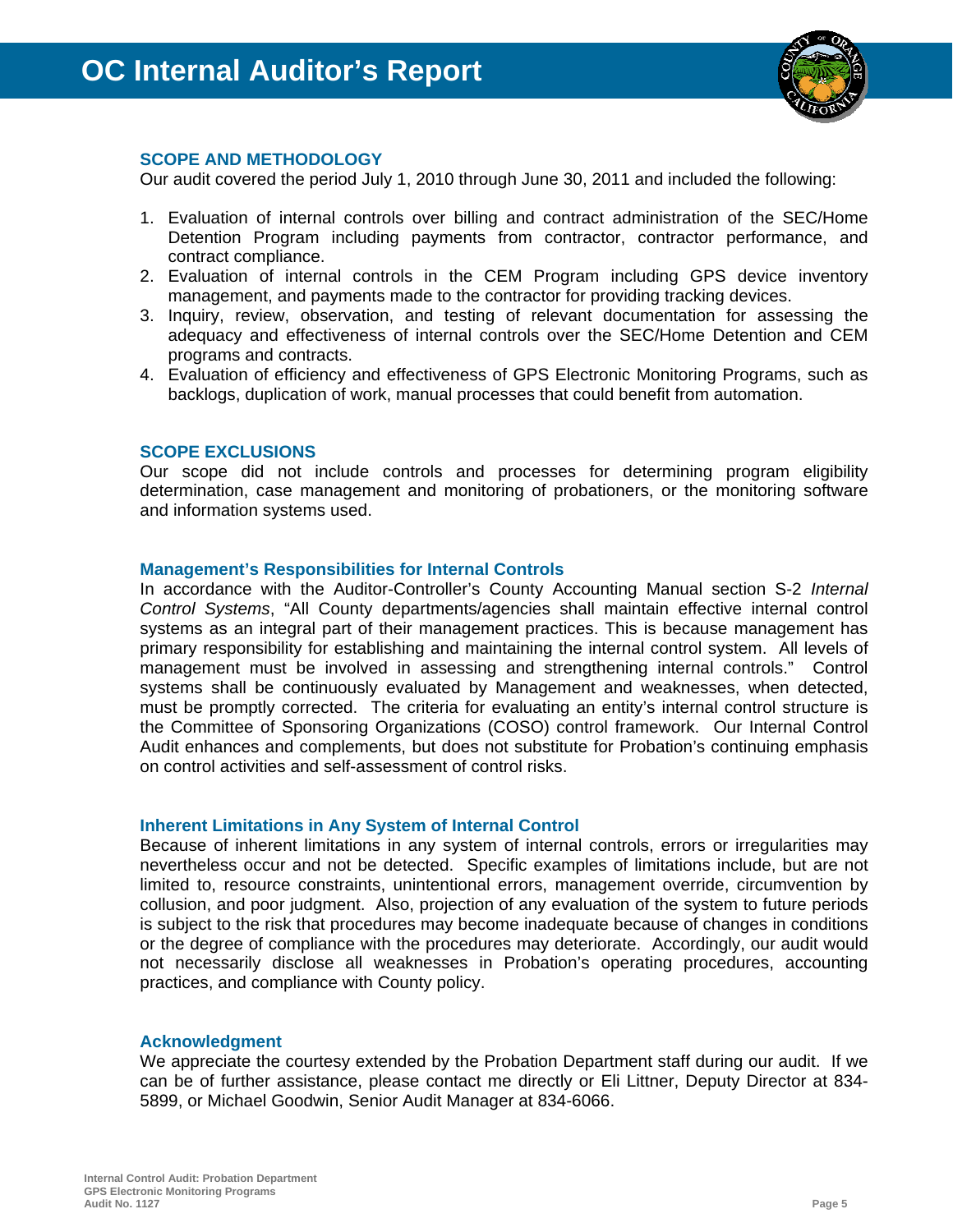

#### **Attachments**

Distribution Pursuant to Audit Oversight Committee Procedure No. 1:

Members, Board of Supervisors Members, Audit Oversight Committee Thomas G. Mauk, County Executive Officer Chris Bieber, Chief Deputy Probation Officer, Field Operations Bureau Brian Prieto, Chief Deputy Probation Officer, Operations Support Bureau Sean Barry, Chief Deputy Probation Officer, Juvenile Intake/Detention Bureau Steve Sandoval, Supervising Probation Officer, Probation Special Supervision Brian Wayt, Director, Probation Administrative and Fiscal Division Lorna Winterrowd, Administrative Manager II, Probation Fiscal Services Jeng-Jeng Castillo, Administrative Manager I, Probation Fiscal Services Foreperson, Grand Jury Susan Novak, Clerk of the Board of Supervisors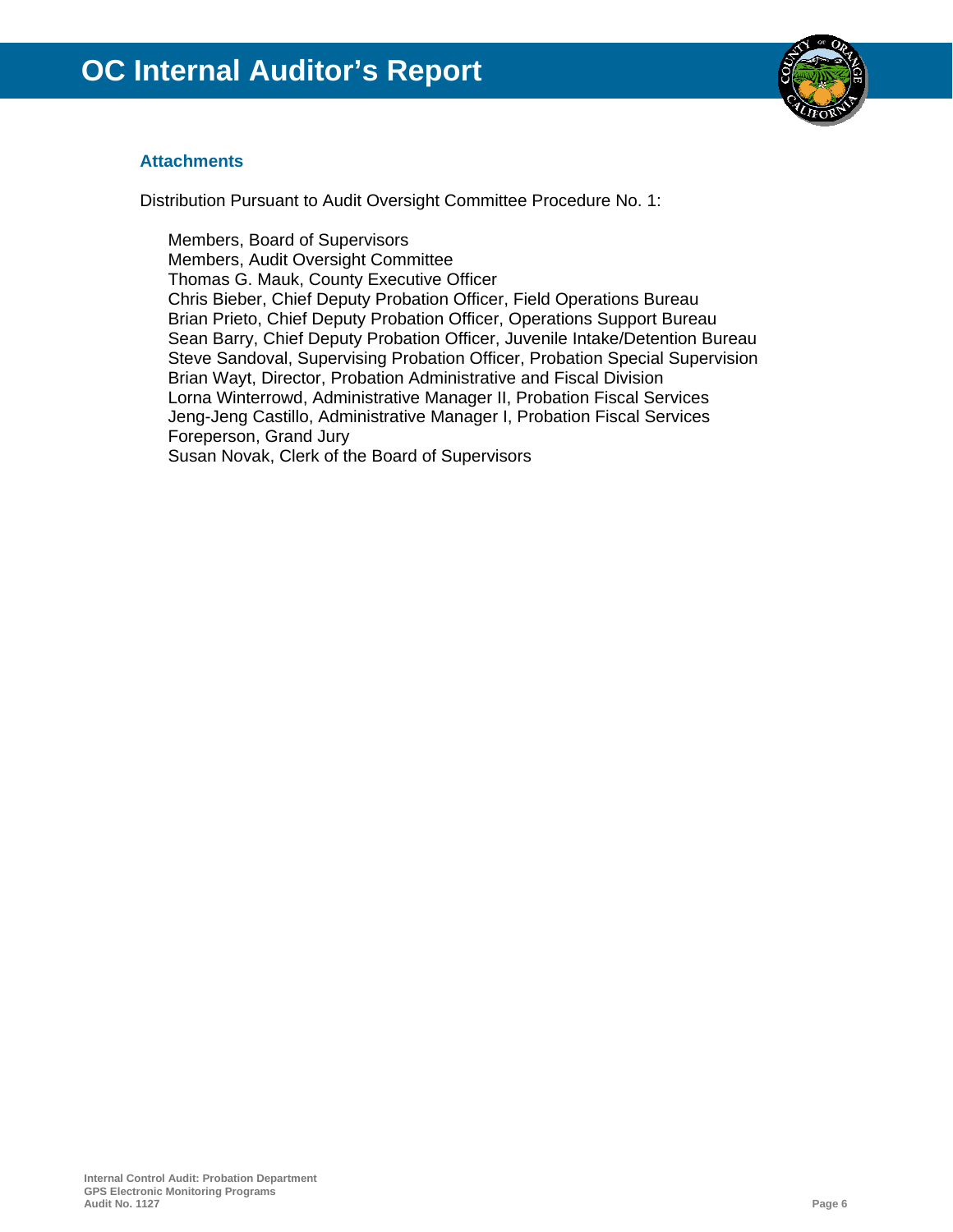

**Objective #1**:Evaluate internal controls over billings, payments and contract administration of contractors used in the GPS Electronic Monitoring Programs, including the issuance, cost, and monitoring of GPS devices; and for compliance with County and Probation Department policy, procedures and adherence to contractual requirements.

Our audit found there are two methods of providing electronic monitoring services in Probation. The Supervised Electronic Confinement (SEC)/Home Detention Program is for low risk adult offenders and is administered through contracted services with Sentinel Offender Services, LLC (Sentinel) to provide equipment and monitoring services. Sentinel provides all GPS hardware, software, monitoring, enrollment, orientation, installation, violation notification, reports, and technical-support services for participants on a daily, twenty-four hour continuous basis. Probation is responsible for applicant screening and on-going supervision of offenders in the program.

The Continuous Electronic Monitoring (CEM) Program is for adult and juvenile offenders considered as higher risk and needing special supervision. Probation staff performs the enrollment, orientation and continuous monitoring services. Probation staffs a Monitoring Center located at the Manchester Office Building. A contractor, Satellite Tracking of People, LLC (STOP) provides the GPS tracking devices and monitoring software to Probation at a daily rate of \$4.25 per participant.

#### **Conclusion**

Based on our audit, we found controls and processes for the CEM Program to be adequate and effective. However, we found that controls over the SEC/Home Detention Program need improvement, specifically in the areas of billing and contract administration. We identified **six (6) Significant Control Weaknesses** and **two (2) Control Findings** to improve controls over administration of the SEC/Home Detention Program. The following are our findings and recommendations:

#### **Findings 1 and 2 – Billing of SEC Program Fees and Determination of Program Costs**

#### **Summary**

- 1. Our audit found that Probation did not accurately bill Sentinel a monthly fee based on the "average daily total per month of SEC program participants" in accordance with the Sentinel Agreement. We noted an additional **\$47,343** that could have been billed based on the Agreement's fee schedule.
- 2. The Agreement also states that the County should not incur any direct costs due to operation of the program, including Probation staffing costs. Probation informed us the SEC/Home Detention Program is **costing \$196,000 annually** for staff and program administration that are not recovered through contractor fees. Probation did not review its staffing requirements biannually and adjust its cost allocation as allowable in the Agreement. **(Significant Control Weaknesses)**

#### **Details**

1. Paragraph 1 of *Attachment C* in the Sentinel Agreement states: *"Contractor will pay the Probation Department in arrears each month a non-refundable monthly fee in an amount based on the average daily total per month of SEC program participants as set forth in paragraph 8 of this Attachment to cover the salaries, benefits, services and supplies of Probation Department personnel who will screen potential participants, monitor program operations, and provide probation supervision responsibilities. The monthly non-refundable fee may vary from month to month, and shall be based on the average daily total number of SEC program participants for that month."* 

Our audit noted that Probation billed Sentinel at an amount lower than the fee schedule based on the monthly average number of participants. The table below shows the amounts actually billed and what could have been billed based on contract terms. The fee schedule is based on the monthly average number of participants and Probation's staffing needs per contract, based on the number of participants.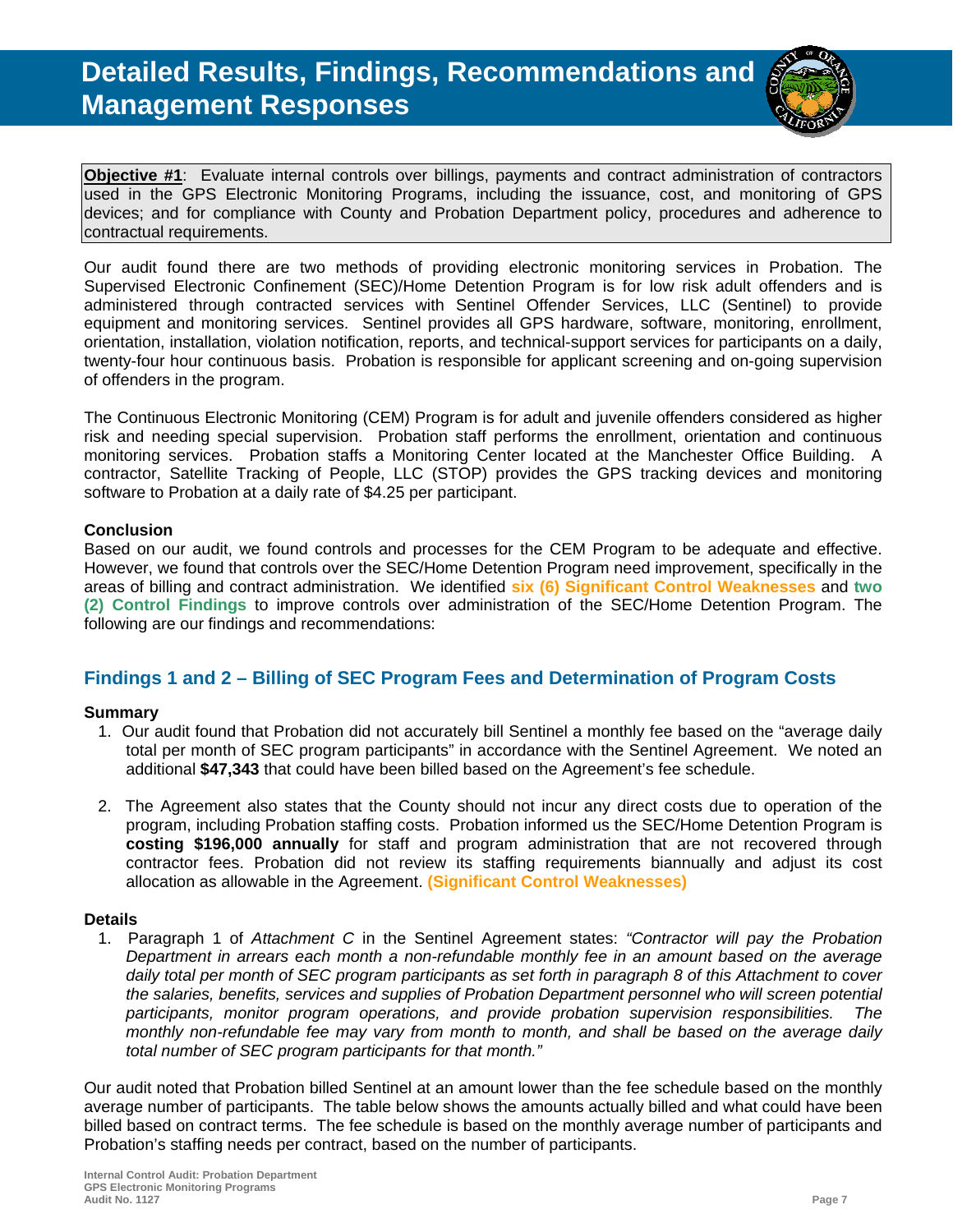

|              | <b>Average</b><br><b>Daily Total</b> |                                  |                         |                  | <b>Amount</b><br><b>Should Have</b><br><b>Been Billed</b> |                   |
|--------------|--------------------------------------|----------------------------------|-------------------------|------------------|-----------------------------------------------------------|-------------------|
|              | Per Month of                         |                                  |                         |                  | <b>Per Number</b>                                         |                   |
|              | <b>SEC</b>                           | <b>Probation</b>                 |                         | <b>Amount</b>    | <b>of</b>                                                 |                   |
|              | Program                              | <b>Staffing Per</b>              | <b>Actual Probation</b> | <b>Billed by</b> | <b>Participants</b>                                       |                   |
| <b>Month</b> | <b>Participants</b>                  | <b>Contract</b>                  | <b>Staffing</b>         | <b>Probation</b> | <b>Per Contract</b>                                       | <b>Difference</b> |
| Jul          | 283                                  | 5 DPO II,                        | 1 SPO,                  | \$58,787         | \$64,818                                                  | \$6,031           |
| 2010         |                                      | 2 OS                             | 6 DPO II, 2 OS          |                  |                                                           |                   |
| Aug          | 286                                  | 5 DPO II.                        | 1 SPO.                  | \$58,787         | \$64,818                                                  | \$6,031           |
| 2010         |                                      | 2 OS                             | 6 DPO II, 2 OS          |                  |                                                           |                   |
| Sep          | 290                                  | 5 DPO II,                        | 1 SPO,                  | \$58,787         | \$64,818                                                  | \$6,031           |
| 2010         |                                      | 2 OS                             | 6 DPO II, 2 OS          |                  |                                                           |                   |
| Oct          | 287                                  | 5 DPO II,                        | 1 SPO,                  | \$58,787         | \$64,818                                                  | \$6,031           |
| 2010         |                                      | 2 OS                             | 6 DPO II, 2 OS          |                  |                                                           |                   |
| Nov          | 265                                  | 5 DPO II,                        | 1 SPO,                  | \$58,787         | \$64,818                                                  | \$6,031           |
| 2010         |                                      | 2 OS                             | 6 DPO II, 2 OS          |                  |                                                           |                   |
| Dec          | 241                                  | 4 DPO II,                        | 1 SPO,                  | \$51,251         | \$51,251                                                  | \$0               |
| 2010         |                                      | 1 ½ OS                           | 6 DPO II, 2 OS          |                  |                                                           |                   |
| Jan          | 239                                  | 4 DPO II,                        | 1 SPO,                  | \$51,251         | \$51,251                                                  | \$0               |
| 2011         |                                      | 1 <sup>1</sup> / <sub>2</sub> OS | 6 DPO II, 2 OS          |                  |                                                           |                   |
| Feb          | 261                                  | 5 DPO II,                        | 1 SPO,                  | \$58,787         | \$64,818                                                  | \$6,031           |
| 2011         |                                      | 2 OS                             | 6 DPO II, 2 OS          |                  |                                                           |                   |
| Mar          | 292                                  | 5 DPO II,                        | 1 SPO.                  | \$58,787         | \$64,818                                                  | \$6,031           |
| 2011         |                                      | 2 OS                             | 6 DPO II, 2 OS          |                  |                                                           |                   |
| Apr          | 293                                  | 5 DPO II,                        | 1 SPO,                  | \$58,787         | \$64,818                                                  | \$6,031           |
| 2011         |                                      | 2 OS                             | 6 DPO II, 2 OS          |                  |                                                           |                   |
| May          | 308                                  | 6 DPO II,                        | 1 SPO,                  | \$58,787         | \$75,369                                                  | \$16,582          |
| 2011         |                                      | 2 <sup>1/2</sup> OS              | 6 DPO II, 2 OS          |                  |                                                           |                   |
| Jun          | 321                                  | 6 DPO II,                        | 1 SPO,                  | \$58,787         | \$75,369                                                  | \$16,582          |
| 2011         |                                      | 2 <sup>1/2</sup> OS              | 6 DPO II, 2 OS          |                  |                                                           |                   |
|              |                                      | <b>Total</b>                     |                         | \$690,372        | \$771,784                                                 | \$81,412*         |

#### **FY 2010-11 Sentinel Monthly Fee Payments**

Legend:

SPO: Supervising Probation Officer DPO II: Deputy Probation Officer II OS: Office Specialist

**\*** It should be noted that Probation determines their actual SEC staffing costs at year-end and either invoices or refunds Sentinel for the difference. For our audit period, the year-end adjustment based on Probation staffing per contract resulted in Sentinel owing the County an additional **\$34,069**, reducing the total difference from \$81,412 to \$47,343. However, Probation's actual staffing costs were based on staffing levels indicated in the Agreement and not actual staff costs incurred in Probation.

We were informed the reason for the differences in billing resulted because the monthly fee was based upon a revised rate of \$58,787 for an average daily total of 251-300 SEC program participants and five (5) DPO II and one (1) OS. Per the Agreement, a rate of \$64,818 for an average daily total of 251-300 SEC program participants and five (5) DPO II and two (2) OS should have been used to determine the monthly fee. The rate was revised during a maternity leave of one OS in April 2009; however, the revised rate has been used since then and has not been readjusted.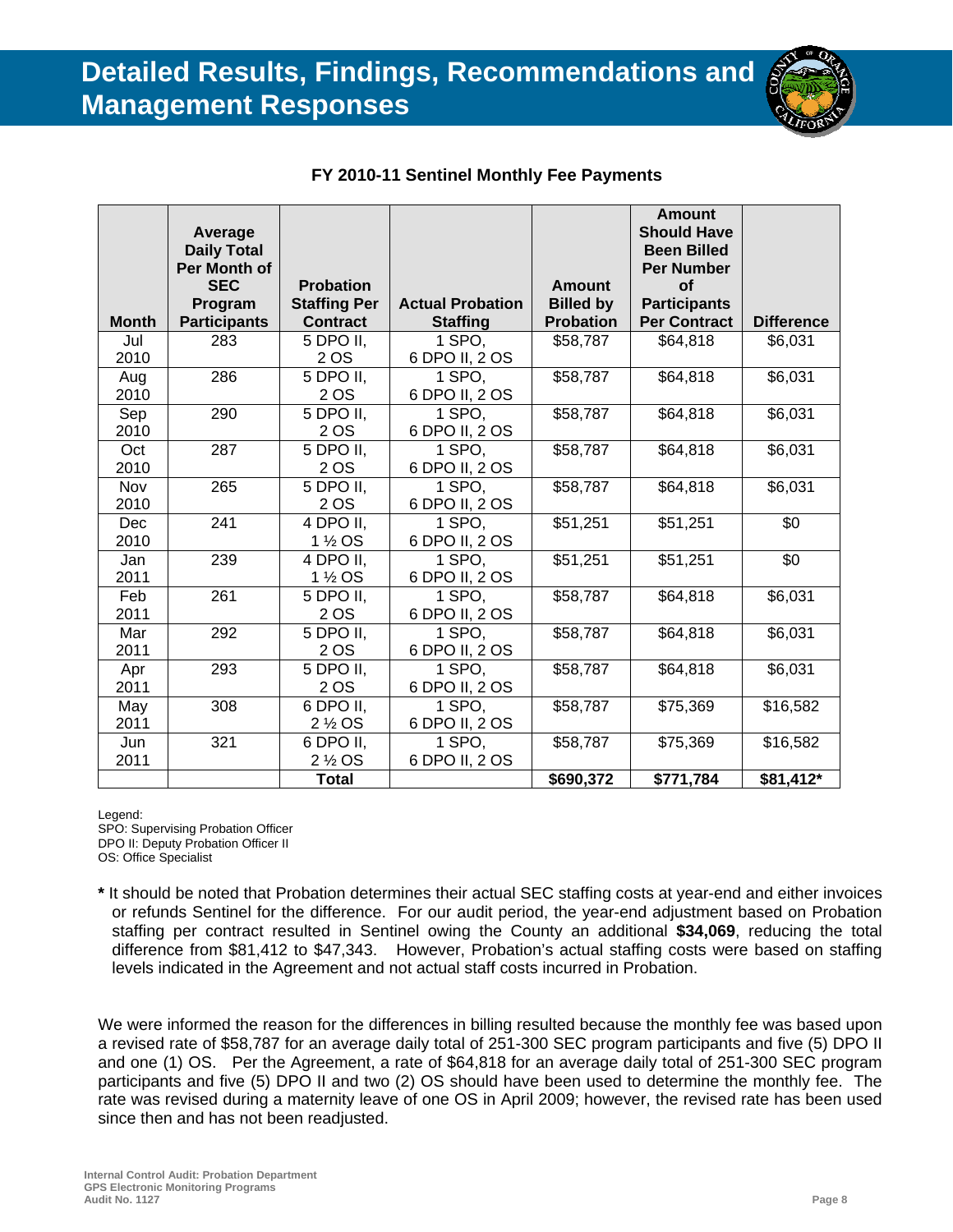

2. The Sentinel Agreement also allows Probation to revise the non-refundable monthly fee rates twice a year in January and July to reflect actual County costs. Per Attachment C of the Agreement:

"*The Administrator will review the non-refundable monthly fee amount on January 1 and July 1 of each year this Contract is in effect, and the Administrator will adjust the non-refundable monthly fee to reflect any changes to County employee salaries, benefits, services or supplies. The Administrator will review the nonrefundable monthly fee amount for the purpose of (1) calculating actual costs for the past twelve (12) month period, and (2) calculating the new monthly fee for the next twelve (12) month period reflecting any changes to County employee salaries, benefits, services or supplies*."

As stated above, Probation determines annually their actual staffing costs used to administer the SEC/ Home Detention Program. However, we noted the salary and benefits for one SPO and one DPO were not included in Probation's calculation of costs for administering the SEC Program, and therefore did not accurately represent actual probation staffing costs for SEC Program, which would result in additional monies owed to the County. Also, Probation had not analyzed their costs biannually as per the Agreement, but was in the process of updating the fees after our audit period.

We believe that Probation should clarify their understanding of the methodology used to determine the appropriate monthly non-refundable fee. Specifically, it should be clear how the fee is assessed based on the number of participants and actual Probation staffing levels. Probation should also evaluate the prior fees that were charged to Sentinel and determine if Probation should recoup the under billed fees. We also believe that Probation should have periodic reviews and updates of their staffing needs and costs for the SEC/Home Detention Program and have those reviews documented and retained.

#### **Recommendation No. 1**

Probation Department ensure accurate determination of the monthly fee billed to Sentinel and make adjustments to retrieve any additional money owed to the County for previous years of the contract.

#### **Probation Department Management Response:**

**Concur** – Probation plans to institute additional procedures to enhance the reconciliation and review of monthly data to ensure that we are billing and receiving the proper amounts on a monthly and annual basis. Probation does perform an annual reconciliation that ensures that all appropriate costs are billed for the program. Our most recent review of monthly billings and 12-month reconciliation resulted in an estimated amount of \$210,070 as Sentinel's outstanding balance from August 2011 through January 2012. That balance included an adjustment of \$34,069 for FY 10/11. Probation has advised Sentinel that payment of the outstanding balance is due by March 30, 2012.

#### **Recommendation No. 2**

Probation Department periodically evaluate its costs and staffing needs to administer the SEC/Home Detention Program and make any adjustments to the contract with Sentinel for the non-refundable monthly fee to cover its program costs. This evaluation should determine if all applicable Probation personnel are included in the cost-recovery analysis.

#### **Probation Department Management Response:**

**Concur** – Probation will ensure that fee structure is reviewed and modified on a biannual basis as required by the contract. Probation does not plan to make contract modifications at this time to include the cost of the Supervising Probation Officer as it was never the intent of the fee structure to include those costs. Under the contract, the monthly fee covers the cost of line staff who provide direct supervision services to program participants. Those line staff report to a Supervising Probation Officer (SPO) who oversees the SEC program, as well as other operations outside that program, as part of his total responsibilities. As such, the SPO is excluded from program cost recovery.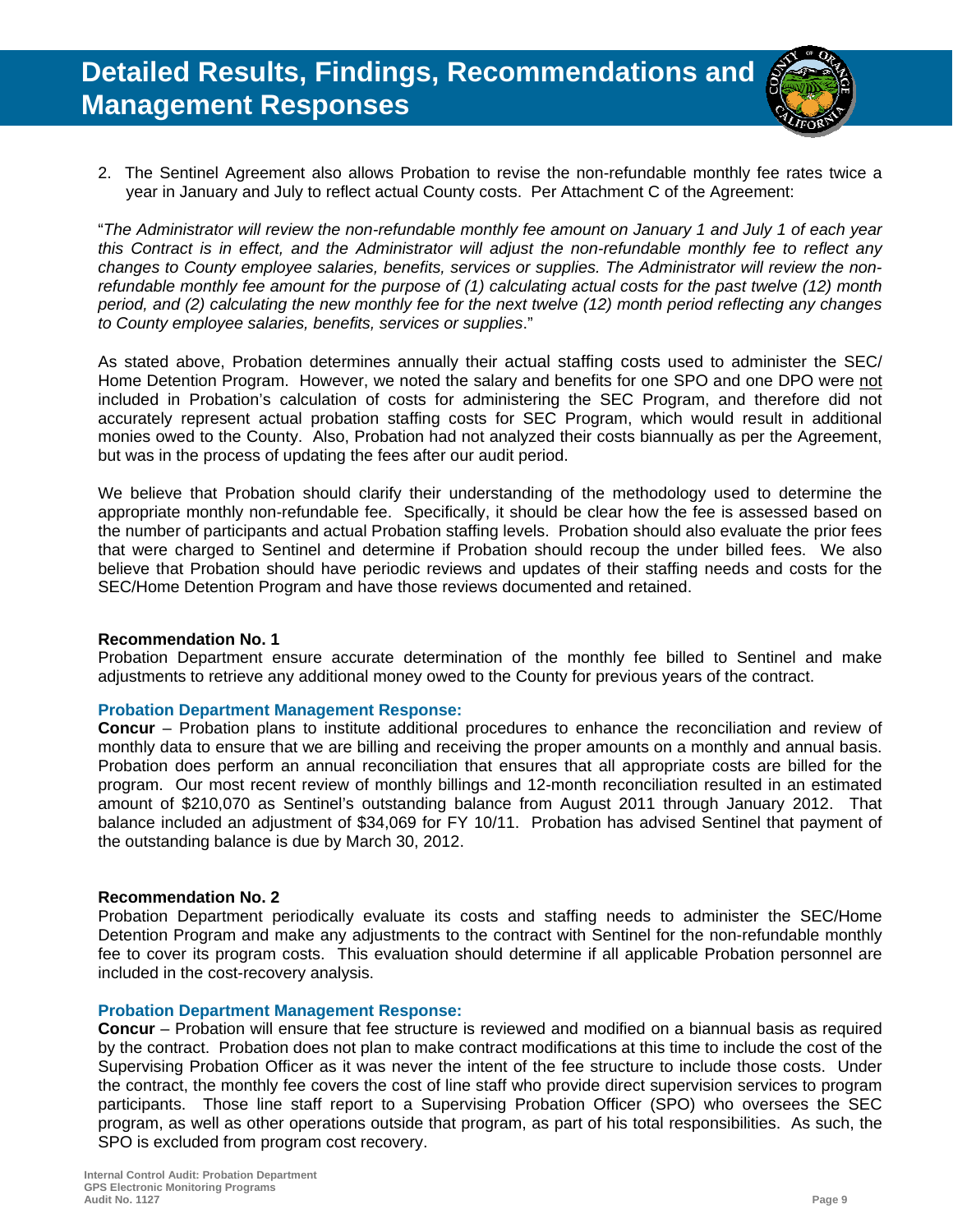

Please note that the department's maximum staffing for providing direct supervision services under the contract was based upon the anticipated monthly average daily total of program participants. That estimate was included in the Request for Proposal (RFP) that resulted in a contract award to Sentinel.

Thus, as stated in Attachment C, the monthly fee calculation is based on both the monthly average daily total of program participants, as well as the actual staffing (see paragraphs 3 and 8). Please also note the cost of a sixth DPO, while not included in the monthly fee calculation for May-June 2011, was included in the 12-month reconciliation of actual costs. The department subsequently billed Sentinel for that reconciled amount.

The department will soon be releasing a new Request for Proposal. The contract resulting from the new RFP is expected to streamline and simplify the fee reimbursement structure for future years.

#### **Finding 3 – SEC Program Fees Not Received Timely**

#### **Summary**

Our audit found that Sentinel did not make their payments timely to Probation for the months of July 2010, December, 2010, and June 2011, where payments were received between **40-69 days** after receipt of the invoices. **(Significant Control Weakness)**

#### **Details**

The contractor for the SEC Program (Sentinel) is required to pay the County within fifteen (15) days after receipt of a County invoice. For July 2010, December, 2010, and June 2011, payment was not received from Sentinel in a timely manner as shown in the table below.

| <b>Invoice Date</b>        | <b>Payment Due Date</b> | <b>Payment Received Date</b> | <b>Late Days</b> |
|----------------------------|-------------------------|------------------------------|------------------|
| August 2, 2010 (for July)  | August 17, 2010         | October 12, 2010             | 55               |
| January 7, 2011 (for Dec.) | January 22, 2011        | March 4, 2011                | 40               |
| June 30, 2011 (for June)   | July 15, 2011           | September 23, 2011           | 69               |

Per the Sentinel Agreement, *Section 4*: "*Contractor shall pay County monthly in arrears the County fee referenced in Section 4, entitled 'Contract Payments,' above, and as set forth in Attachment C, within fifteen (15) days after receipt of a County invoice*."

According to Probation, Sentinel is late in its monthly payments on an average of about 45 days. We noted that Probation contacts Sentinel repeatedly through email and telephone each month to request the payment.

Included in the Sentinel Agreement is a *Performance Requirements Summary Chart* that describes the required services, performance indicators, acceptable quality level standards, methods of surveillance, and liquidated damages in the event of non-performance by the contractor. It states that "*Probation Department may impose a fine of '\$200 per day until rectified for non-performance of Contractor in reference to Contract Payment (Sections 4 and 5 of Contract)."* 

Although allowable per the contract terms, Probation has not imposed any liquidated damages on Sentinel for consistently making late fee payments. Probation should take measures with Sentinel to ensure they are compliant with contract terms concerning the timeliness of payments.

#### **Recommendation No. 3**

Probation Department ensure Sentinel submits the monthly non-refundable fee payment in a timely manner. If Sentinel is not compliant, Probation should consider assessing liquidating damages on Sentinel as allowable per the terms in the Agreement.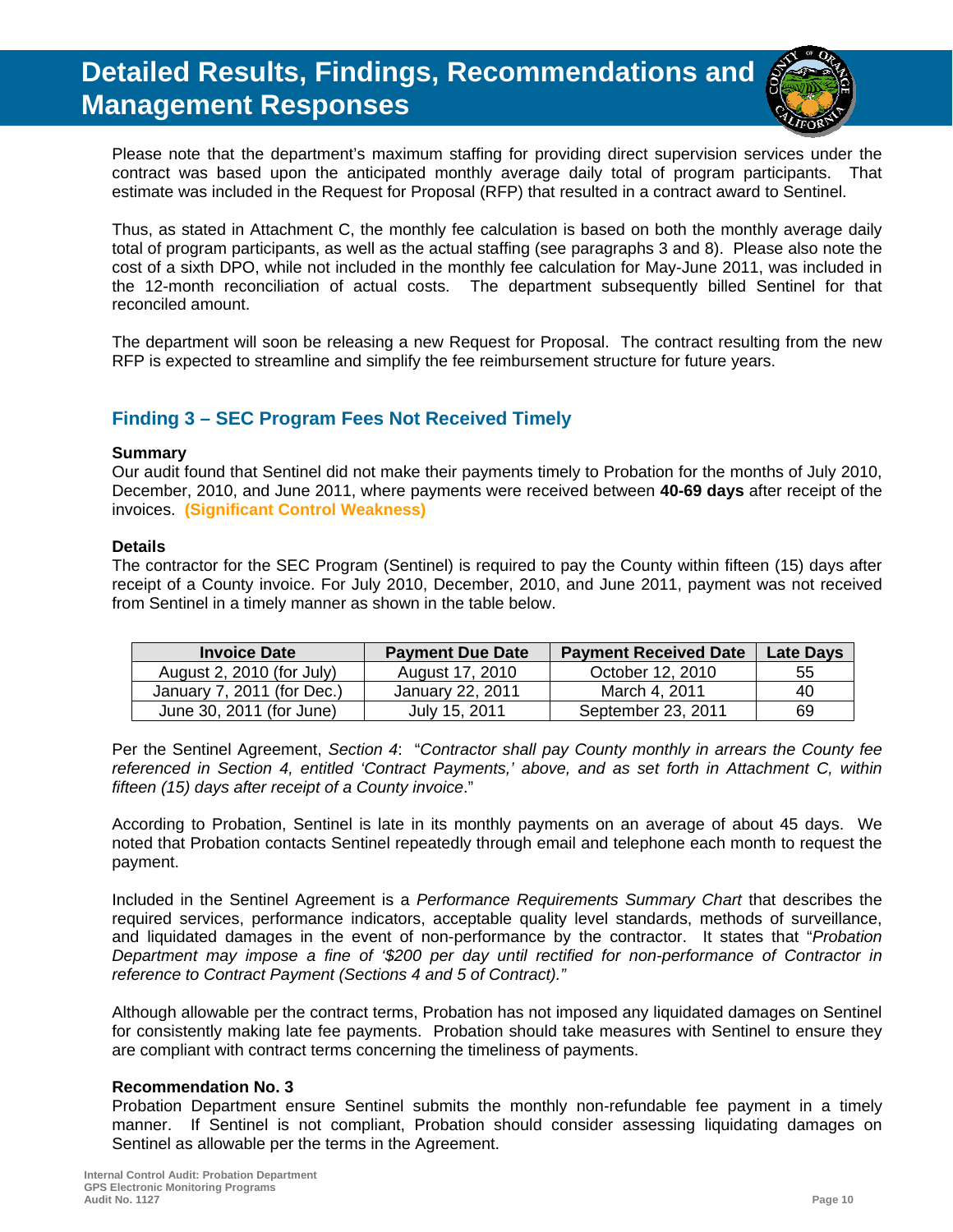

#### **Probation Department Management Response:**

**Concur** – Probation has issued a letter to Sentinel requiring payment of past due amounts and will continue to ensure that monthly payments going forward are received timely.

#### **Finding 4 – Responsibility for Receipt and Review of Monthly Contractor Statements Not Clearly Defined**

#### **Summary**

Per the Sentinel Agreement, the contractor is required to submit monthly statements to Probation that includes the number of referrals, fees charged, and monthly gross receipts by the fifteenth  $(15<sup>th</sup>)$  of each month. We were informed this information was submitted; however, it was not clear in Probation who received the reports and who had responsibility for reviewing them. **(Significant Control Weakness)**

#### **Details**

Per the Sentinel Agreement, Section 4: "*Contractor shall prepare monthly statements, which shall include the number of referrals, fees charged and monthly gross receipts. All statements shall be submitted by the fifteenth (15) calendar of the month."* 

According to Probation, Sentinel has been submitting the required monthly statements. However, the responsibility for receiving and reviewing these reports has not been clearly established in Probation. Probation's SEC/Home Detention Program staff and the contract administrator were not aware of where these reports were sent and the process to review the contractor reports.

The intent of requiring monthly statements from Sentinel was to enable Probation to monitor contractor performance and to review contractor information (referrals, fees and gross receipts). This information is important in monitoring contractor compliance and should be reviewed by Probation's program staff, budget staff, and the contract administrator.

#### **Recommendation No. 4**

Probation Department define responsibility for receiving and reviewing the monthly statements provided by Sentinel.

#### **Probation Department Management Response:**

**Concur** – Probation will develop a procedure to ensure that the monthly reports are reviewed and discrepancies are followed up with the vendor.

#### **Finding 5 – Contractor Quality Control Plan Needs Enhancements**

#### **Summary**

Sentinel has not established and maintained a Quality Control Plan to ensure that the requirements of the Contract are met. The agreement requires Sentinel to provide a plan to Probation at the inception of the agreement and as changes occur. **(Significant Control Weakness)**

#### **Details**

Per the Sentinel Agreement Attachment A – Scope of Work: "*Contractor shall establish and maintain a Quality Control Plan to ensure that the requirements of the Contract are met. An updated copy must be provided to the County's Project Director on the Contract's start date and as changes occur. The original plan and any future amendments are subject to County review and approval and shall include, but shall not be limited to:*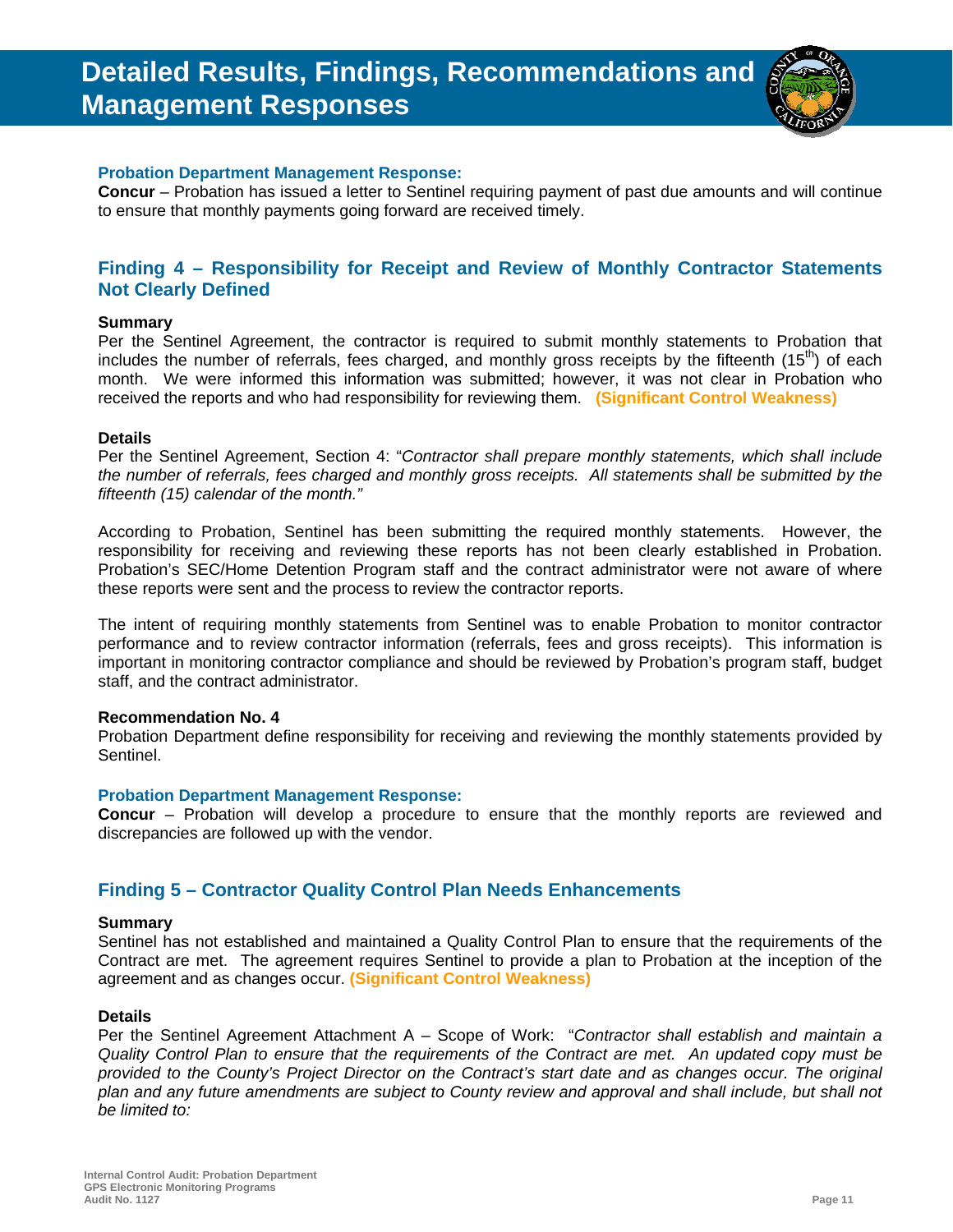

- *1.A functional performance test and evaluation of the continuous electronic monitoring equipment, with documented results, each time the equipment is issued to and returned by a participant; Contractor will provide a written plan describing how its system will be tested and how performance standards will be met.*
- *2.An inspection system assuring ongoing delivery of services; it must specify the activities to be audited/inspected on either a scheduled or unscheduled basis, how often audits/inspections will be accomplished, the title of the individual(s) who will perform and record the audits/inspections and the methods for identifying and preventing deficiencies in the quality of the system. All audit/inspection results must be documented and available for review by County during normal business hours.*
- *3.A computerized method of tracking equipment inventory, maintenance, battery life, and service records specific to each piece of equipment in accordance with suggested manufacturer's maintenance specifications.*
- *4.A method for ensuring uninterrupted services in the event of a strike of Contractor's employees.*
- *5.A method for ensuring that offender record confidentiality is maintained.*
- *6.Contractor's responsibility for safeguarding all County information provided for use by Contractor."*

Probation maintained an undated and unsigned document on file that was considered the contractor's Quality Control Plan. We could not determine when the document was prepared or actions taken to ensure compliance. We believe the Quality Control Plan should be more formal, dated and signed by both parties. Lack of a complete and effective Quality Control Plan by the Contractor may increase the risk of non-performance and non-compliance with contract requirements. We provided examples of other Quality Control Plans to Probation.

#### **Recommendation No. 5**

Probation Department ensure Sentinel establish and maintain a formal and signed Quality Control Plan to ensure that the requirements of the Contract are met. An updated copy must be provided to Probation as changes occur.

#### **Probation Department Management Response:**

**Concur** – Probation will ensure that the contractor provides a formal Quality Control Plan and provides the proper updates as needed.

#### **Finding 6 – Contractor Quality Assurance and Performance Requirements Not Evaluated**

#### **Summary**

Probation does not consistently or formally evaluate Sentinel's performance under the agreement using the quality assurance procedures entitled *Performance Requirements Summary*. **(Significant Control Weakness)**

#### **Details**

Per the Sentinel Agreement under Quality Assurance: "*The County will evaluate Contractor's performance under this Contract using the quality assurance procedures specified in Attachment B, entitled 'Performance Requirements Summary,' attached hereto and incorporated herein by reference, or other such procedures as may be necessary to ascertain Contractor's compliance with the Contract. Monitoring techniques used by the County to determine the quality of contractor's performance include, but are not limited to:*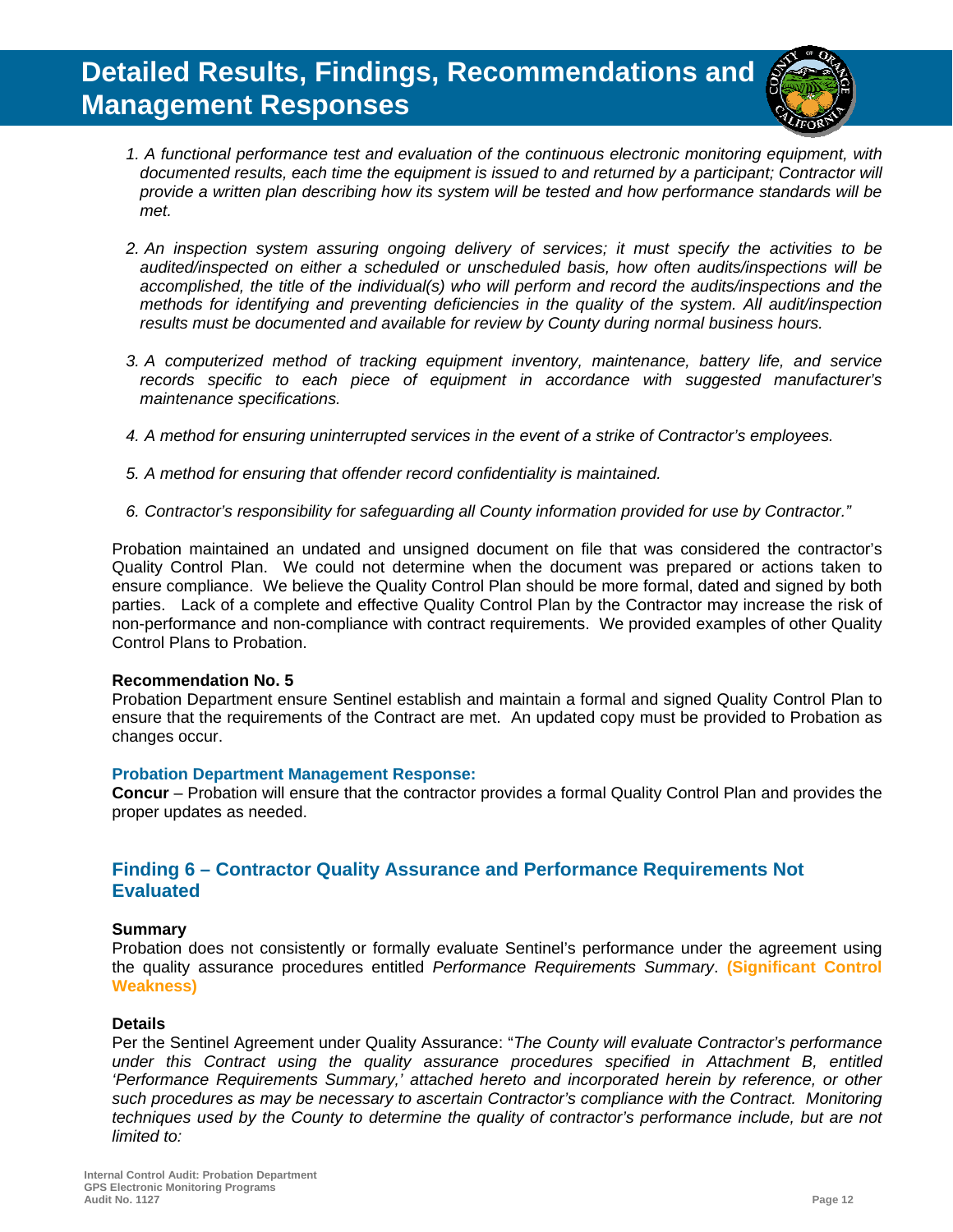

- *Random sampling inspections*
- *100% inspection*
- *Periodic reports*
- *Site visits*

Attachment B of the Sentinel Agreement – Performance Requirements Summary states "*This Performance Requirements Summary (PRS) Chart lists the required services which will be monitored by the County during the term of this Contract; performance indicators; Acceptable Quality Level Standards (AQLS); method of surveillance; and liquidated damages for not meeting the AQLS."* 

Our audit noted that Probation monitors certain aspects of contractor performance through their involvement with the program and clients, but there is no formal or consistent process for evaluating performance requirements, or did we see any documentation of such evaluations. Lack of a contractor performance evaluation increases the risk of non-performance and non-compliance with contract requirements.

#### **Recommendation No. 6**

Probation Department ensure contractor performance requirements are evaluated and documented using quality assurance procedures specified in the contract.

#### **Probation Department Management Response:**

**Concur** – Probation will institute procedures to ensure the proper evaluation and documentation of the Quality Control Plan as required by the contract.

#### **Finding 7 – Number of SEC Program Participants Not Verified**

#### **Summary**

At the end of each workday, Sentinel sends a *Daily List of SEC Program Participants* via email to Probation. We noted that Probation does not have a process in place to verify the number of daily SEC Program Participants reported by Sentinel to their program records. **(Control Finding)**

#### **Details**

Paragraph 1 of *Attachment C* of the Sentinel Agreement states: *"Contractor will pay the Probation Department in arrears each month a non-refundable monthly fee in an amount based on the average daily total per month of SEC program participants as set forth in paragraph 8 of this Attachment to cover the salaries, benefits, services and supplies of Probation Department personnel who will screen potential participants, monitor program operations, and provide probation supervision responsibilities. The monthly non-refundable fee may vary from month to month, and shall be based on the average daily total number of SEC program participants for that month."* 

At the end of each workday (Monday through Friday), Sentinel sends via email a *Daily List of SEC Program Participants* to Probation (for Saturday and Sunday, Probation uses Friday's number). The monthly non-refundable fee varies from month to month and is based on the average daily total number of SEC program participants for that month as reported by Sentinel.

An Administrative Manager in Probation Fiscal Services prints out the list and saves it in a folder. At the end of the month, the manager calculates the average daily total number of SEC program participants for that month by dividing the total of the daily number of SEC program participants by the number of days of that month. Based on the average daily total number of SEC program participants for that month, the nonrefundable monthly fee is determined (also see related Findings No. 1 and 2).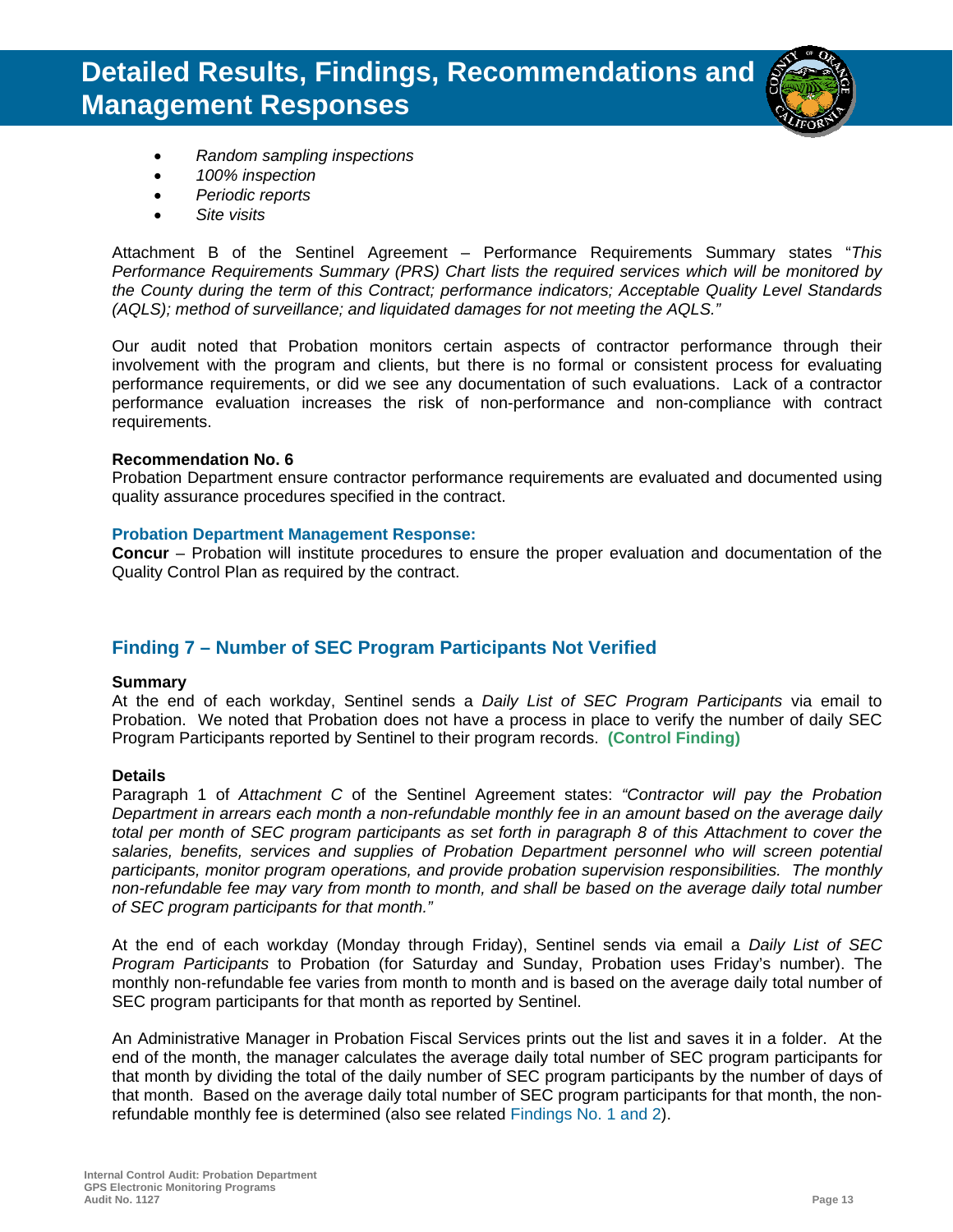

Not periodically verifying the number of participants in the SEC program as reported by the contractor increases the risk that errors or irregularities could occur and impact the amount of the fee paid to the County.

#### **Recommendation No. 7**

Probation Department implement a process to periodically verify the number of daily SEC Program Participants provided by Sentinel.

#### **Probation Department Management Response:**

**Concur** – As part of the review procedure that will be established as part of recommendation number 4, Probation will ensure that a process for the periodic audit of daily program participants is included.

#### **Finding 8 – No Supervisory Review and Approval of SEC Annual Reconciliation**

#### **Summary**

At the end of each fiscal year, Probation determines the actual SEC staffing costs and either invoices or refunds the contractor (Sentinel) for the difference. We noted that this *Annual Reconciliation Package* is not reviewed and approved by a Supervisor in Probation. **(Control Finding)**

#### **Details**

At the end of the fiscal year, an Administrative Manager in Probation prepares an *Annual Reconciliation Package* based on monthly payments billed and received from Sentinel, and actual SEC Program staffing cost based on salaries and benefits of Probation staff working in the SEC program. A comparison is made of the monthly payments received from Sentinel with actual Probation costs incurred. If it is determined that the monthly payments by Sentinel during the year does not equal actual County costs for that period, any surplus paid by the contractor or deficit owed to the County is included in the amount invoiced for the month of August of the subsequent fiscal year. We found the *Annual Reconciliation Package* is not reviewed and approved by a Supervisor to help ensure the completeness and accuracy of the analysis and reconciliation.

Per best business practices, documented review and approval of documents is important to determine accuracy and effectiveness of documents. Lack of supervisory review and approval of documents can result in errors and irregularities that may not be detected.

#### **Recommendation No. 8**

Probation Department ensure a Supervisor documents their review and approval of the SEC/Home Detention Program *Annual Reconciliation Package* to ensure accuracy and completeness of the reconciliation.

#### **Probation Department Management Response:**

**Concur** – Probation will ensure that the annual reconciliation billing review is formally documented.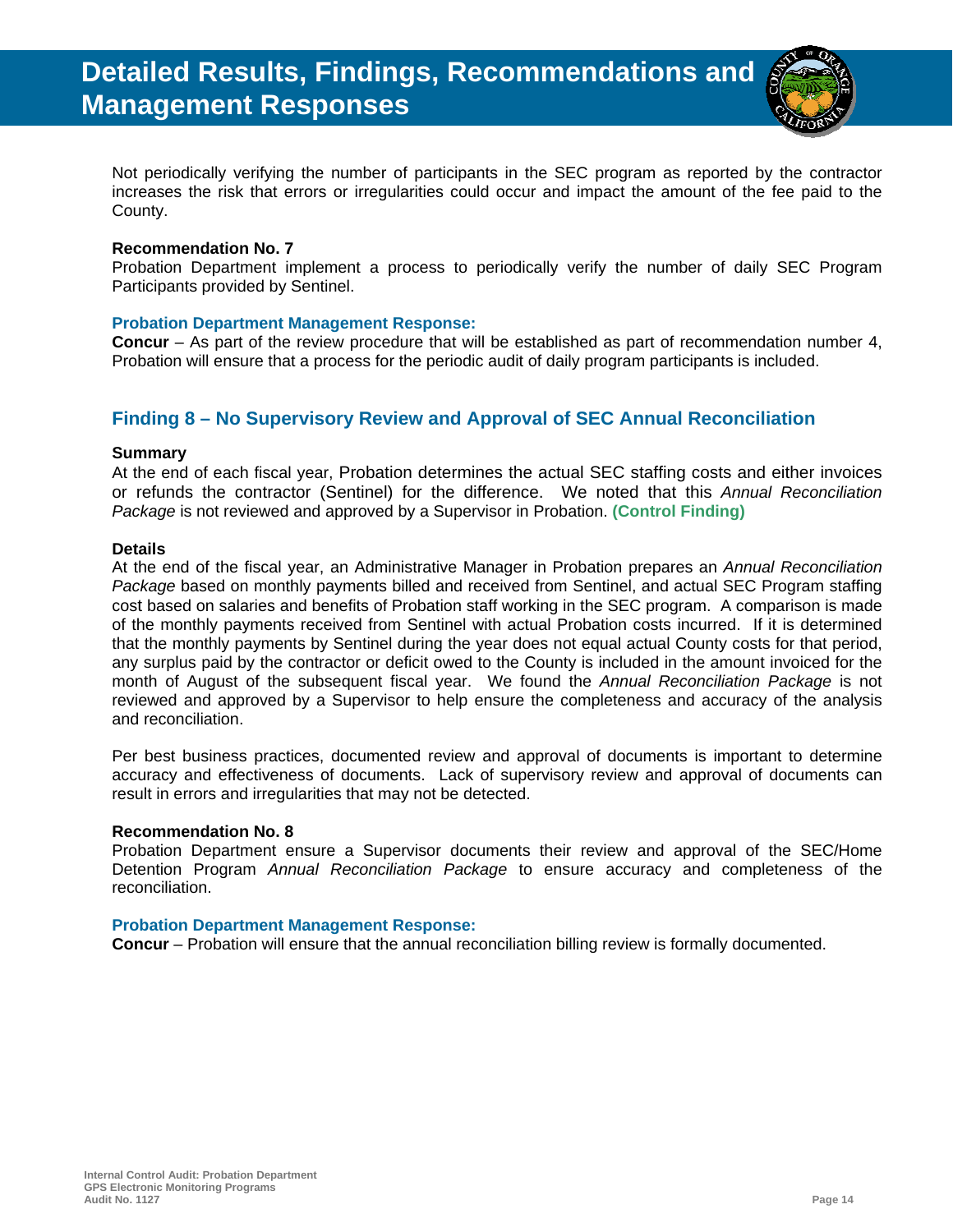

**Objective #2**:Determine if the Probation Department's GPS Electronic Monitoring Programs are efficient and effective (e.g., backlogs, duplication of work, or manual processes that could be automated).

#### **Conclusion**

Based on our audit of the SEC and CEM programs, we did not note any instances of backlogs, duplication of work, or manual processes that could benefit from automation.

It was noted in Finding No. 1 that Probation is paying for direct costs of the SEC program at approximately \$196,000 annually. This contradicts the requirements in the Sentinel Agreement that Probation should not incur any direct costs to administer the program. The Agreement allows Probation to evaluate their costs twice a year and revise their rates accordingly.

Probation is exploring alternatives to address their costs, such as performing SEC services internally and performing an analysis of Probation program staffing costs. We support Probation's analysis of alternatives to reduce their costs for administering the SEC program.

**No findings and recommendations were identified under this objective.**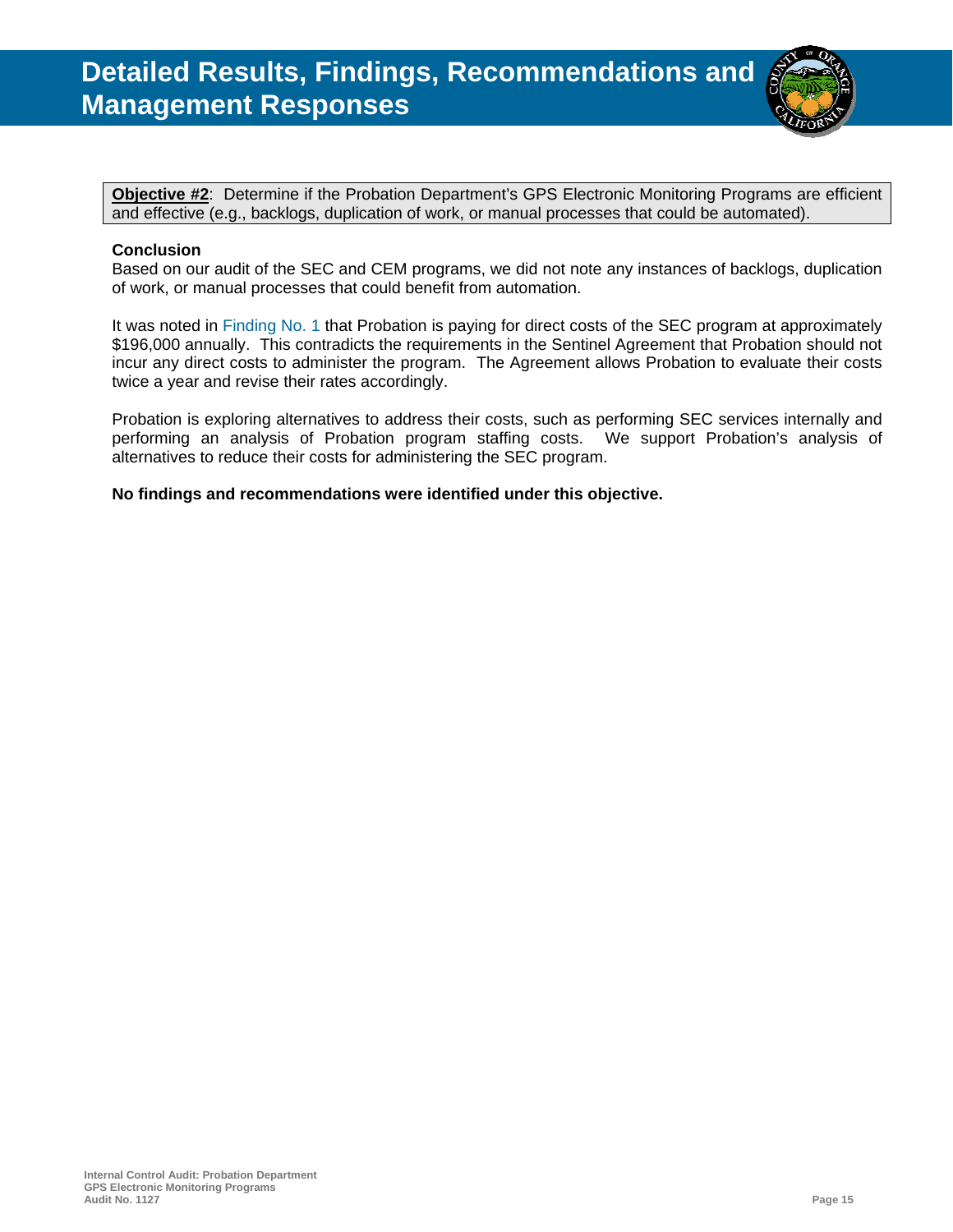

#### **ATTACHMENT A: Report Item Classifications**

For purposes of reporting our audit observations and recommendations, we will classify audit report items into three distinct categories:

#### **Critical Control Weaknesses:**

Audit findings or a combination of Significant Control Weaknesses that represent serious exceptions to the audit objective(s) and/or business goals. Management is expected to address Critical Control Weaknesses brought to their attention immediately.

#### **Significant Control Weaknesses:**

Audit findings or a combination of Control Findings that represent a significant deficiency in the design or operation of internal controls. Significant Control Weaknesses require prompt corrective actions.

#### **Control Findings:**

Audit findings concerning internal controls, compliance issues, or efficiency/effectiveness issues that require management's corrective action to implement or enhance processes and internal controls. Control Findings are expected to be addressed within our follow-up process of six months.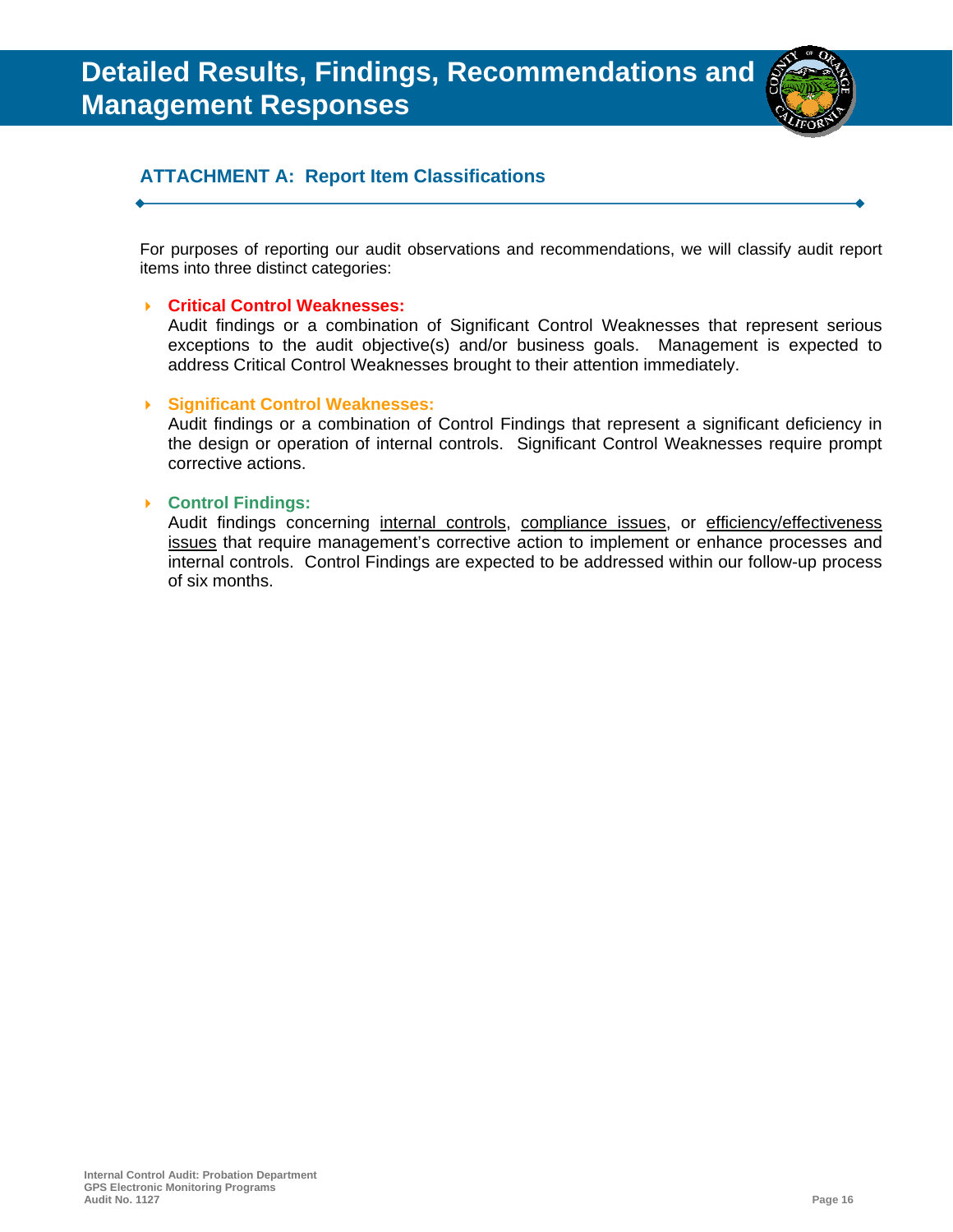### **ATTACHMENT B: Probation Department Management Responses**

|                 |                                                                                                                                                                                                                                                                                                                                                                                                                                                                                                                                                                                                                                                                                                                                                                                                                | STEVEN J. SENTMAN<br>CHIEF PROBATION OFFICER                   |
|-----------------|----------------------------------------------------------------------------------------------------------------------------------------------------------------------------------------------------------------------------------------------------------------------------------------------------------------------------------------------------------------------------------------------------------------------------------------------------------------------------------------------------------------------------------------------------------------------------------------------------------------------------------------------------------------------------------------------------------------------------------------------------------------------------------------------------------------|----------------------------------------------------------------|
|                 | ORANGE COUNTY                                                                                                                                                                                                                                                                                                                                                                                                                                                                                                                                                                                                                                                                                                                                                                                                  | TELEPHONE: (714) 937-4500                                      |
|                 | robation                                                                                                                                                                                                                                                                                                                                                                                                                                                                                                                                                                                                                                                                                                                                                                                                       | 1535 E. ORANGEWOOD AVENUE<br>ANAHEIM, CA                       |
|                 |                                                                                                                                                                                                                                                                                                                                                                                                                                                                                                                                                                                                                                                                                                                                                                                                                | MAILING ADDRESS:<br>P.O. BOX 10260<br>SANTA ANA, CA 92711-0260 |
| DATE:           | February 28, 2012                                                                                                                                                                                                                                                                                                                                                                                                                                                                                                                                                                                                                                                                                                                                                                                              |                                                                |
| TO:             | Peter Hughes, Director of Internal Audit                                                                                                                                                                                                                                                                                                                                                                                                                                                                                                                                                                                                                                                                                                                                                                       |                                                                |
| <b>FROM:</b>    | Steven Sentman, Chief Probation Officer                                                                                                                                                                                                                                                                                                                                                                                                                                                                                                                                                                                                                                                                                                                                                                        |                                                                |
| <b>SUBJECT:</b> | <b>Internal Control Audit of Probation Department GPS Electronic Monitoring</b><br>Programs                                                                                                                                                                                                                                                                                                                                                                                                                                                                                                                                                                                                                                                                                                                    |                                                                |
|                 | estimated amount of \$210,070 as Sentinel's outstanding balance from August 2011 through January 2012.<br>That balance included an adjustment of \$34,069 for FY 10/11. Probation has advised Sentinel that                                                                                                                                                                                                                                                                                                                                                                                                                                                                                                                                                                                                    |                                                                |
|                 | payment of the outstanding balance is due by March 30, 2012.<br>Recommendation No. 2 - Probation Department periodically evaluate its costs and staffing needs to administer<br>the SEC/Home Detention Program and make any adjustments to the contract with Sentinel for the non-refundable<br>monthly fee to cover its program costs. This evaluation should determine if all applicable Probation personnel are<br>included in the cost-recovery analysis.<br><b>Concur</b> - Probation will ensure that fee structure is reviewed and modified on a biannual basis as required<br>by the contract. Probation does not plan to make contract modifications at this time to include the cost of<br>the Supervising Probation Officer as it was never the intent of the fee structure to include those costs. |                                                                |